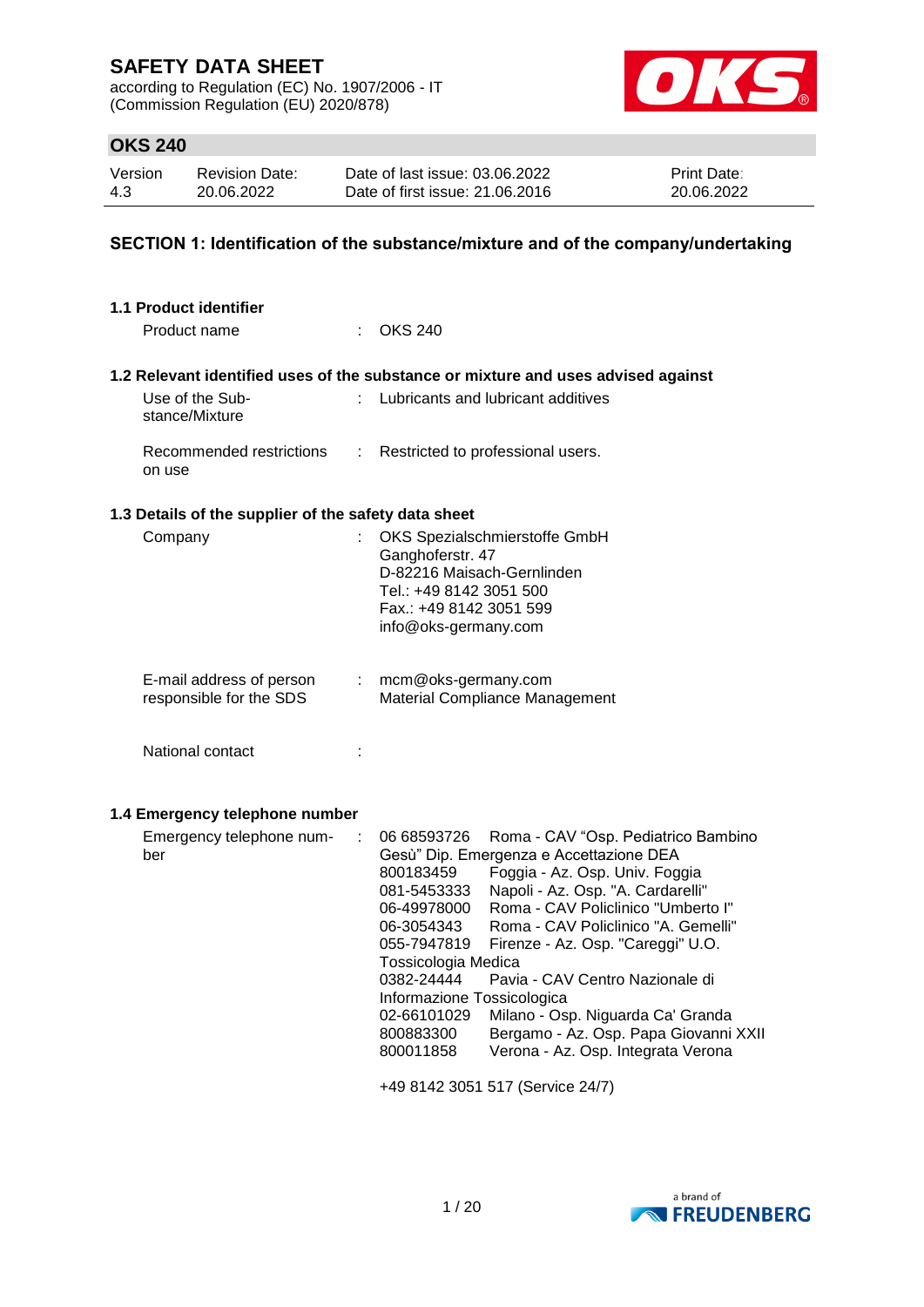according to Regulation (EC) No. 1907/2006 - IT (Commission Regulation (EU) 2020/878)



# **OKS 240**

| Version | <b>Revision Date:</b> | Date of last issue: 03.06.2022  | <b>Print Date:</b> |
|---------|-----------------------|---------------------------------|--------------------|
| 4.3     | 20.06.2022            | Date of first issue: 21,06,2016 | 20.06.2022         |

### **SECTION 2: Hazards identification**

### **2.1 Classification of the substance or mixture**

| H319: Causes serious eye irritation.                   |
|--------------------------------------------------------|
| H400: Very toxic to aquatic life.                      |
| H411: Toxic to aquatic life with long lasting effects. |
|                                                        |

### **2.2 Label elements**

| Labelling (REGULATION (EC) No 1272/2008) |  |                                                        |                                                                                                                                             |  |  |  |
|------------------------------------------|--|--------------------------------------------------------|---------------------------------------------------------------------------------------------------------------------------------------------|--|--|--|
| Hazard pictograms                        |  |                                                        |                                                                                                                                             |  |  |  |
| Signal word                              |  | Warning                                                |                                                                                                                                             |  |  |  |
| Hazard statements                        |  | H <sub>3</sub> 19<br>H410                              | Causes serious eye irritation.<br>Very toxic to aquatic life with long lasting<br>effects.                                                  |  |  |  |
| <b>Precautionary statements</b>          |  | <b>Prevention:</b><br>P <sub>264</sub><br>P273<br>P280 | Wash skin thoroughly after handling.<br>Avoid release to the environment.<br>Wear eye protection/face protection.                           |  |  |  |
|                                          |  | <b>Response:</b>                                       |                                                                                                                                             |  |  |  |
|                                          |  | $P305 + P351 + P338$                                   | IF IN EYES: Rinse cautiously with wa-<br>ter for several minutes. Remove contact<br>lenses, if present and easy to do. Continue<br>rinsing. |  |  |  |
|                                          |  | $P337 + P313$                                          | If eye irritation persists: Get medical advice/<br>attention.                                                                               |  |  |  |
|                                          |  | P391                                                   | Collect spillage.                                                                                                                           |  |  |  |

#### **2.3 Other hazards**

This substance/mixture contains no components considered to be either persistent, bioaccumulative and toxic (PBT), or very persistent and very bioaccumulative (vPvB) at levels of 0.1% or higher.

Ecological information: The substance/mixture does not contain components considered to have endocrine disrupting properties according to REACH Article 57(f) or Commission Delegated regulation (EU) 2017/2100 or Commission Regulation (EU) 2018/605 at levels of 0.1% or higher.

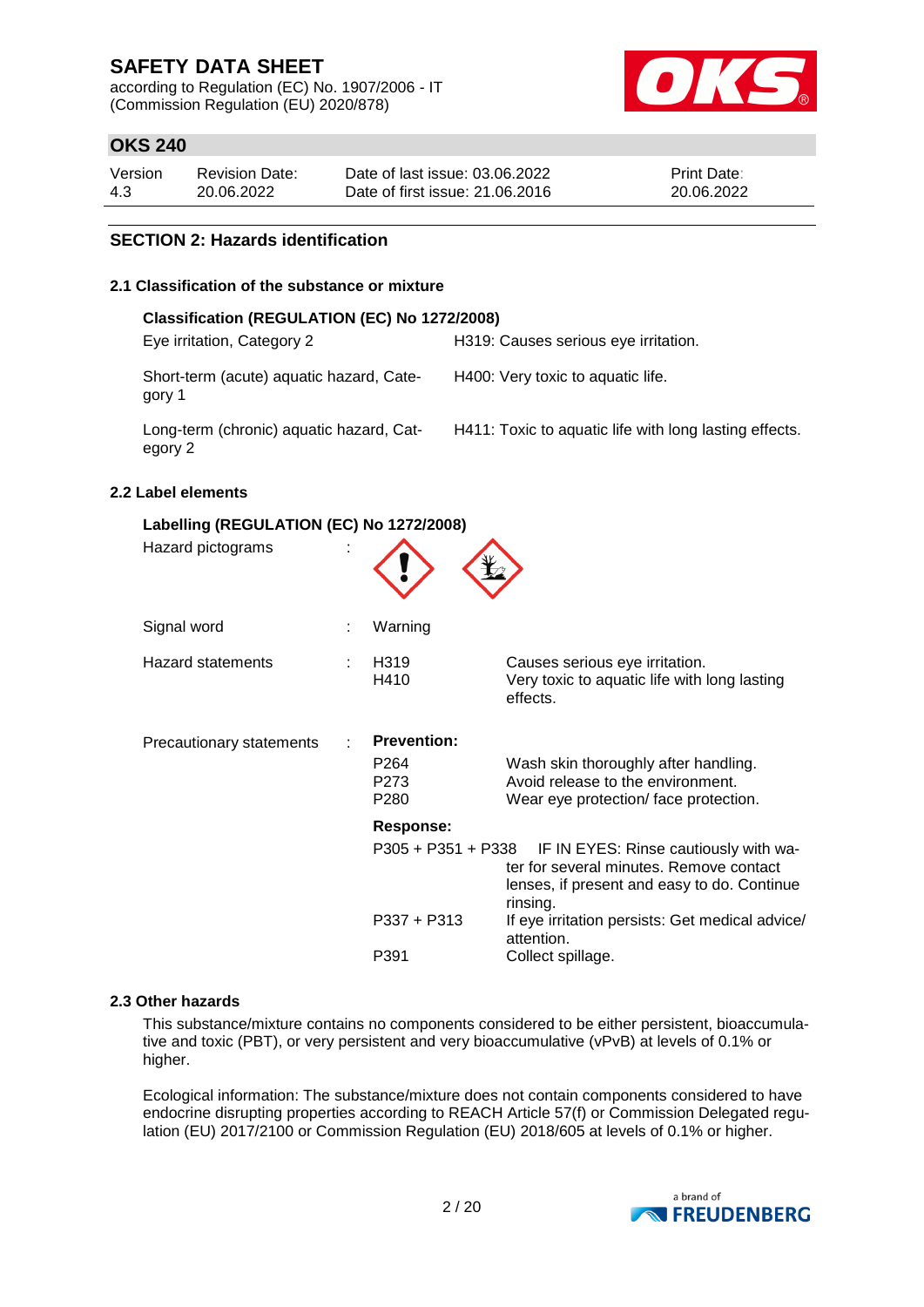according to Regulation (EC) No. 1907/2006 - IT (Commission Regulation (EU) 2020/878)



# **OKS 240**

| Version | <b>Revision Date:</b> | Date of last issue: 03.06.2022  | <b>Print Date:</b> |
|---------|-----------------------|---------------------------------|--------------------|
| -4.3    | 20.06.2022            | Date of first issue: 21,06,2016 | 20.06.2022         |

Toxicological information: The substance/mixture does not contain components considered to have endocrine disrupting properties according to REACH Article 57(f) or Commission Delegated regulation (EU) 2017/2100 or Commission Regulation (EU) 2018/605 at levels of 0.1% or higher.

## **SECTION 3: Composition/information on ingredients**

### **3.2 Mixtures**

Chemical nature : Synthetic hydrocarbon oil Metal powder solid lubricant

### **Components**

| Chemical name                                | CAS-No.<br>EC-No.<br>Index-No.<br>Registration number | Classification                                                                                 | specific concen-<br>tration limit<br>M-Factor<br><b>Notes</b><br>Acute toxicity<br>estimate | Concentration<br>(% w/w) |
|----------------------------------------------|-------------------------------------------------------|------------------------------------------------------------------------------------------------|---------------------------------------------------------------------------------------------|--------------------------|
| copper                                       | 7440-50-8<br>231-159-6<br>029-019-01-X                | Acute Tox.4; H302<br>Eye Irrit.2; H319<br>Aquatic Acute1;<br>H400<br>Aquatic Chronic1;<br>H410 | M-Factor: 10/1                                                                              | $>= 10 - 20$             |
| Substances with a workplace exposure limit : |                                                       |                                                                                                |                                                                                             |                          |
| tin                                          | 7440-31-5<br>231-141-8                                | Not classified                                                                                 |                                                                                             | $>= 1 - < 10$            |
| molybdenum disul-<br>phide                   | 1317-33-5<br>215-263-9                                | Not classified                                                                                 |                                                                                             | $>= 1 - < 10$            |

For explanation of abbreviations see section 16.

## **SECTION 4: First aid measures**

#### **4.1 Description of first aid measures**

If inhaled : Remove person to fresh air. If signs/symptoms continue, get medical attention. Keep patient warm and at rest. If unconscious, place in recovery position and seek medical advice.

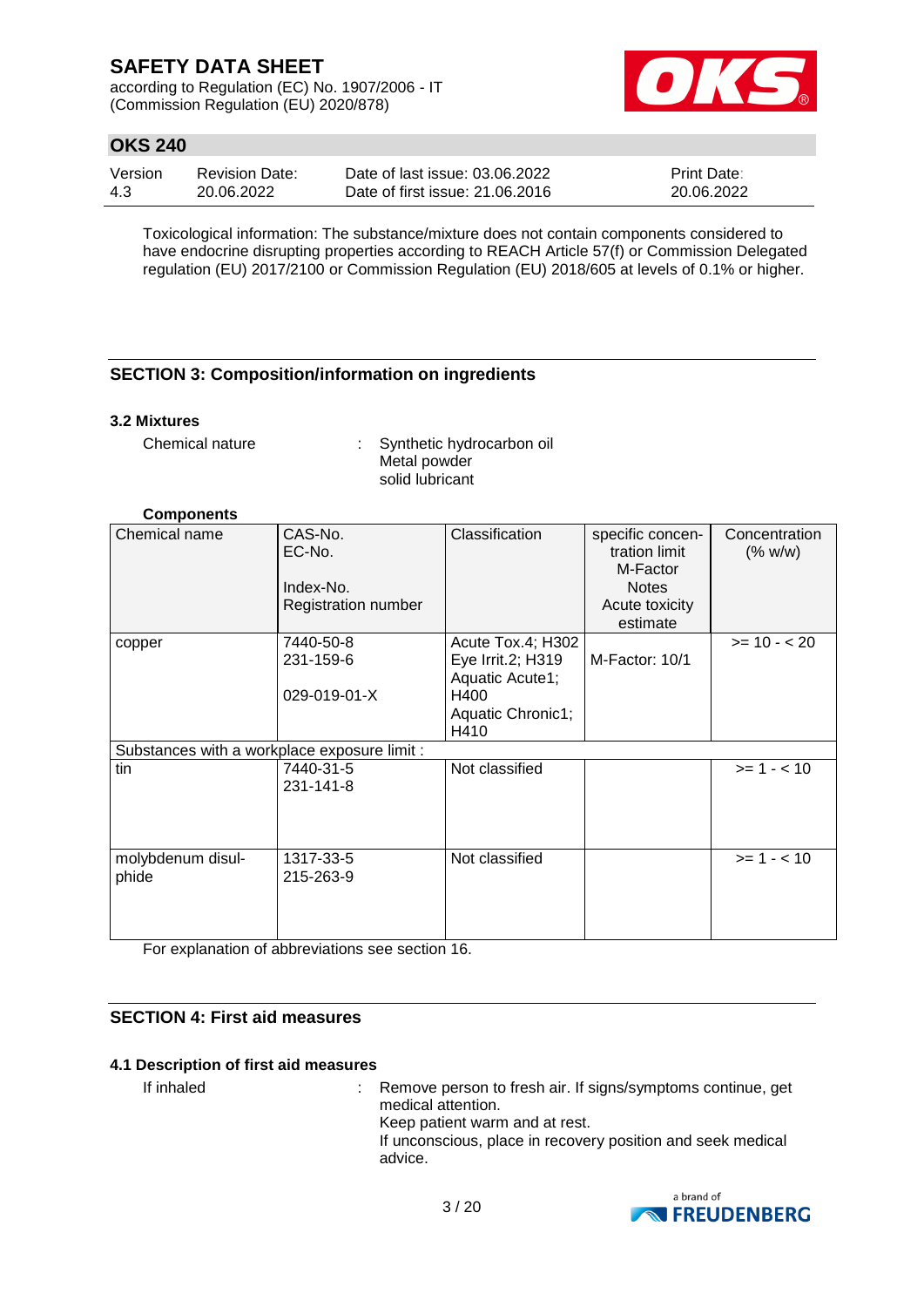according to Regulation (EC) No. 1907/2006 - IT (Commission Regulation (EU) 2020/878)



# **OKS 240**

| Version<br>4.3 | <b>Revision Date:</b><br>20.06.2022 | Date of last issue: 03.06.2022<br>Date of first issue: 21.06.2016                                                                                                                                                                                            | <b>Print Date:</b><br>20.06.2022 |
|----------------|-------------------------------------|--------------------------------------------------------------------------------------------------------------------------------------------------------------------------------------------------------------------------------------------------------------|----------------------------------|
|                |                                     | Keep respiratory tract clear.<br>If breathing is irregular or stopped, administer artificial respira-<br>tion.                                                                                                                                               |                                  |
|                | In case of skin contact             | : Take off all contaminated clothing immediately.<br>Wash off immediately with soap and plenty of water.<br>Get medical attention immediately if irritation develops and<br>persists.<br>Wash clothing before reuse.<br>Thoroughly clean shoes before reuse. |                                  |
|                | In case of eye contact              | : Rinse immediately with plenty of water, also under the eyelids,<br>for at least 10 minutes.<br>Seek medical advice.                                                                                                                                        |                                  |
| If swallowed   |                                     | Move the victim to fresh air.<br>If unconscious, place in recovery position and seek medical<br>advice.<br>Keep respiratory tract clear.<br>Do not induce vomiting without medical advice.<br>Never give anything by mouth to an unconscious person.         |                                  |

#### **4.2 Most important symptoms and effects, both acute and delayed**

| Symptoms     | No information available. |
|--------------|---------------------------|
| <b>Risks</b> | : None known.             |

**4.3 Indication of any immediate medical attention and special treatment needed**

Treatment : No information available.

### **SECTION 5: Firefighting measures**

#### **5.1 Extinguishing media**

| Suitable extinguishing media      | Use water spray, alcohol-resistant foam, dry chemical or car-<br>bon dioxide. |
|-----------------------------------|-------------------------------------------------------------------------------|
| Unsuitable extinguishing<br>media | : High volume water jet                                                       |

### **5.2 Special hazards arising from the substance or mixture**

| Hazardous combustion prod- : Carbon oxides |                       |
|--------------------------------------------|-----------------------|
| ucts                                       | Nitrogen oxides (NOx) |
|                                            | Sulphur oxides        |
|                                            | Oxides of phosphorus  |
|                                            | Metal oxides          |

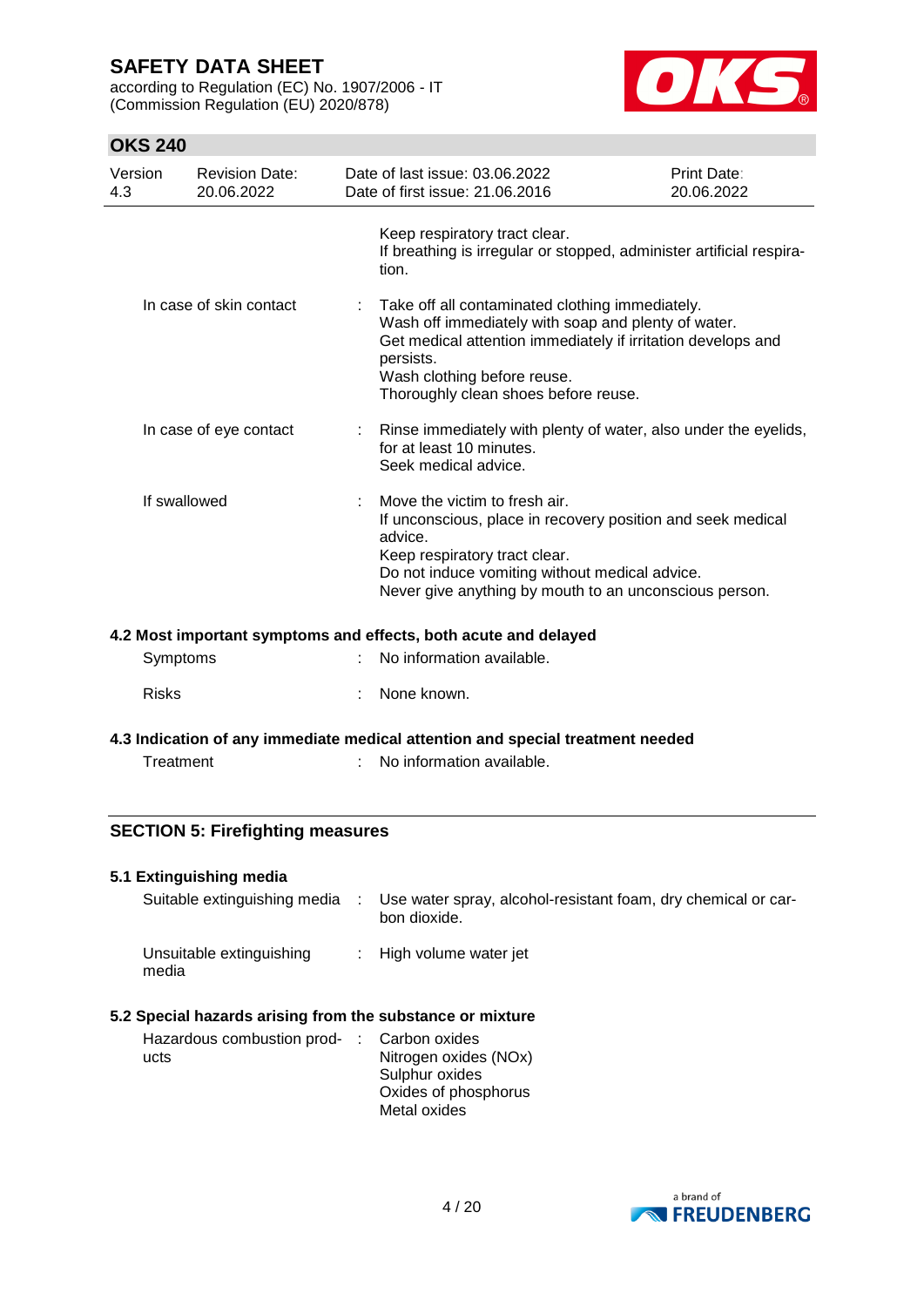according to Regulation (EC) No. 1907/2006 - IT (Commission Regulation (EU) 2020/878)



## **OKS 240**

| Version<br>4.3 | <b>Revision Date:</b><br>20.06.2022                | Date of last issue: 03.06.2022<br>Date of first issue: 21.06.2016                                                                                                       | <b>Print Date:</b><br>20.06.2022 |
|----------------|----------------------------------------------------|-------------------------------------------------------------------------------------------------------------------------------------------------------------------------|----------------------------------|
|                | 5.3 Advice for firefighters                        |                                                                                                                                                                         |                                  |
|                | Special protective equipment :<br>for firefighters | In the event of fire, wear self-contained breathing apparatus.<br>Use personal protective equipment. Exposure to decomposi-<br>tion products may be a hazard to health. |                                  |
|                | Further information                                | : Standard procedure for chemical fires.<br>Collect contaminated fire extinguishing water separately. This<br>must not be discharged into drains.                       |                                  |

## **SECTION 6: Accidental release measures**

#### **6.1 Personal precautions, protective equipment and emergency procedures**

| Personal precautions | Evacuate personnel to safe areas.<br>Use the indicated respiratory protection if the occupational<br>exposure limit is exceeded and/or in case of product release<br>(dust).<br>Do not breathe vapours, aerosols.<br>Refer to protective measures listed in sections 7 and 8. |
|----------------------|-------------------------------------------------------------------------------------------------------------------------------------------------------------------------------------------------------------------------------------------------------------------------------|
|                      |                                                                                                                                                                                                                                                                               |

### **6.2 Environmental precautions**

| Environmental precautions |  | : Do not allow contact with soil, surface or ground water.<br>If the product contaminates rivers and lakes or drains inform<br>respective authorities. |
|---------------------------|--|--------------------------------------------------------------------------------------------------------------------------------------------------------|
|---------------------------|--|--------------------------------------------------------------------------------------------------------------------------------------------------------|

### **6.3 Methods and material for containment and cleaning up**

| Methods for cleaning up | Clean up promptly by sweeping or vacuum.          |
|-------------------------|---------------------------------------------------|
|                         | Keep in suitable, closed containers for disposal. |

### **6.4 Reference to other sections**

For personal protection see section 8.

### **SECTION 7: Handling and storage**

### **7.1 Precautions for safe handling**

| Advice on safe handling | Avoid contact with skin and eyes.                                                                    |
|-------------------------|------------------------------------------------------------------------------------------------------|
|                         | For personal protection see section 8.                                                               |
|                         | Smoking, eating and drinking should be prohibited in the ap-<br>plication area.                      |
|                         | Wash hands and face before breaks and immediately after                                              |
|                         | handling the product.                                                                                |
|                         | Do not get in eyes or mouth or on skin.                                                              |
|                         | Do not get on skin or clothing.                                                                      |
|                         | Do not ingest.                                                                                       |
|                         | Do not repack.                                                                                       |
|                         | These safety instructions also apply to empty packaging which<br>may still contain product residues. |
|                         |                                                                                                      |

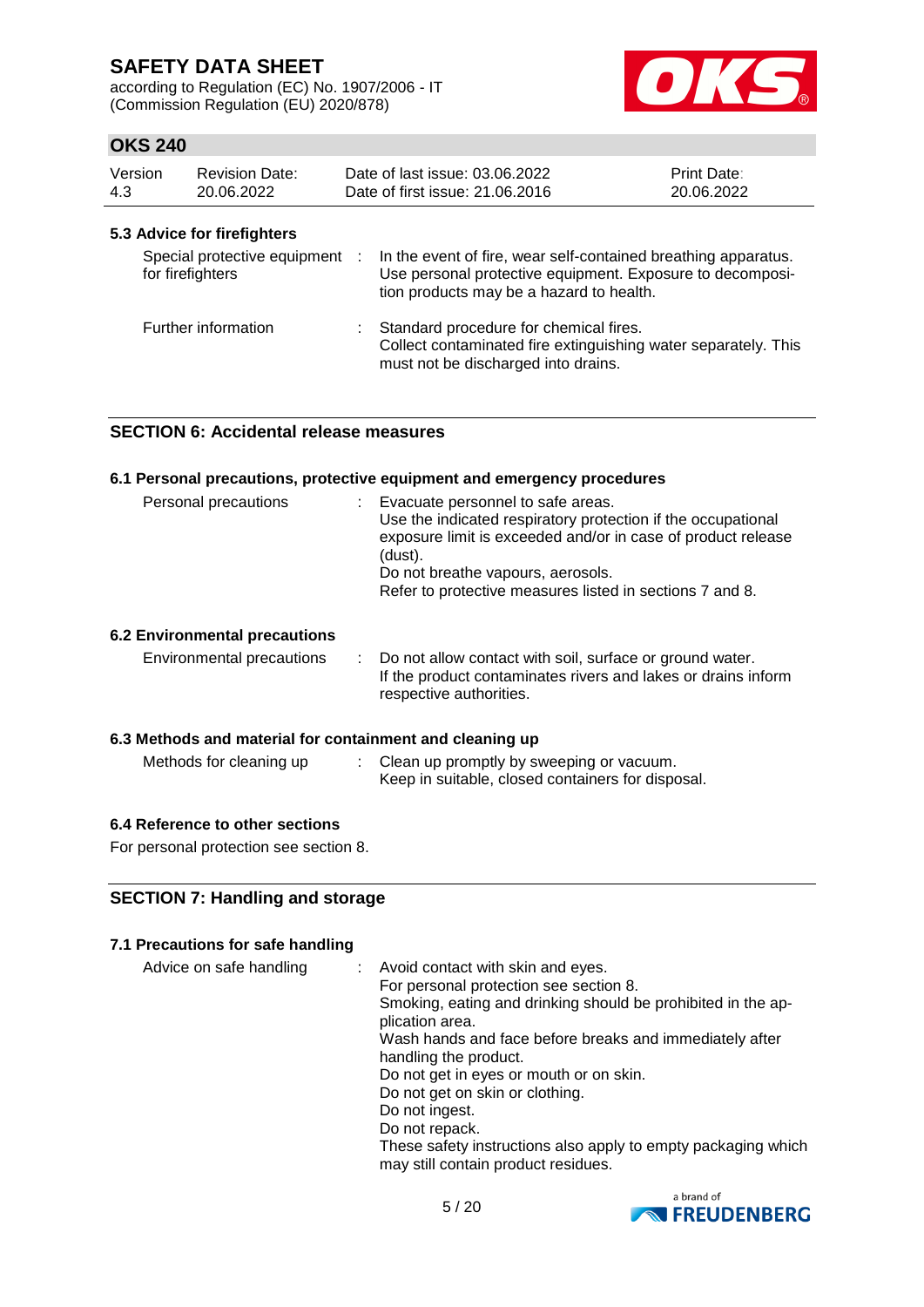according to Regulation (EC) No. 1907/2006 - IT (Commission Regulation (EU) 2020/878)



# **OKS 240**

| Version<br>4.3                                                                                                             | <b>Revision Date:</b><br>20.06.2022        |  | Date of last issue: 03.06.2022<br>Date of first issue: 21.06.2016                                                                                                                                | Print Date:<br>20.06.2022 |
|----------------------------------------------------------------------------------------------------------------------------|--------------------------------------------|--|--------------------------------------------------------------------------------------------------------------------------------------------------------------------------------------------------|---------------------------|
|                                                                                                                            | Hygiene measures                           |  | Keep container closed when not in use.<br>: Wash face, hands and any exposed skin thoroughly after<br>handling.                                                                                  |                           |
| 7.2 Conditions for safe storage, including any incompatibilities<br>Requirements for storage<br>÷.<br>areas and containers |                                            |  | Store in original container. Keep container closed when not in<br>use. Keep in a dry, cool and well-ventilated place. Containers<br>which are opened must be carefully resealed and kept upright |                           |
|                                                                                                                            |                                            |  | to prevent leakage. Store in accordance with the particular<br>national regulations. Keep in properly labelled containers.                                                                       |                           |
|                                                                                                                            | 7.3 Specific end use(s)<br>Specific use(s) |  | Specific instructions for handling, not required.                                                                                                                                                |                           |

## **SECTION 8: Exposure controls/personal protection**

### **8.1 Control parameters**

### **Occupational Exposure Limits**

| Components | CAS-No.                         | Value type (Form<br>of exposure) | Control parameters        | <b>Basis</b>                 |  |
|------------|---------------------------------|----------------------------------|---------------------------|------------------------------|--|
| tin        | 7440-31-5                       | TWA                              | $2 \text{ mg/m}$<br>'Tin) | 91/322/EEC<br>$(1991-07-05)$ |  |
|            | Further information: Indicative |                                  |                           |                              |  |

#### **Derived No Effect Level (DNEL) according to Regulation (EC) No. 1907/2006:**

| Substance name                                             | End Use | Exposure routes   | Potential health ef-<br>fects | Value                 |
|------------------------------------------------------------|---------|-------------------|-------------------------------|-----------------------|
| Benzene, mono-C10-<br>13-alkyl derivs., distn.<br>residues | Workers | <b>Inhalation</b> | Long-term systemic<br>effects | $3,2 \,\mathrm{mg/m}$ |
|                                                            | Workers | Skin contact      | Long-term systemic<br>effects | 4,3 mg/kg<br>bw/day   |

#### **Predicted No Effect Concentration (PNEC) according to Regulation (EC) No. 1907/2006:**

| Substance name             | <b>Environmental Compartment</b>          | Value         |
|----------------------------|-------------------------------------------|---------------|
| Benzene, mono-C10-13-alkyl | Fresh water                               | $0,001$ mg/l  |
| derivs., distn. residues   |                                           |               |
|                            | Intermittent use/release                  | $0,001$ mg/l  |
|                            | Marine water                              | $0$ mg/l      |
|                            | Microbiological Activity in Sewage Treat- | $2$ mg/l      |
|                            | ment Systems                              |               |
|                            | Fresh water sediment                      | $1,65$ mg/kg  |
|                            | Marine sediment                           | $0,165$ mg/kg |
|                            | Soil                                      | $0,329$ mg/kg |

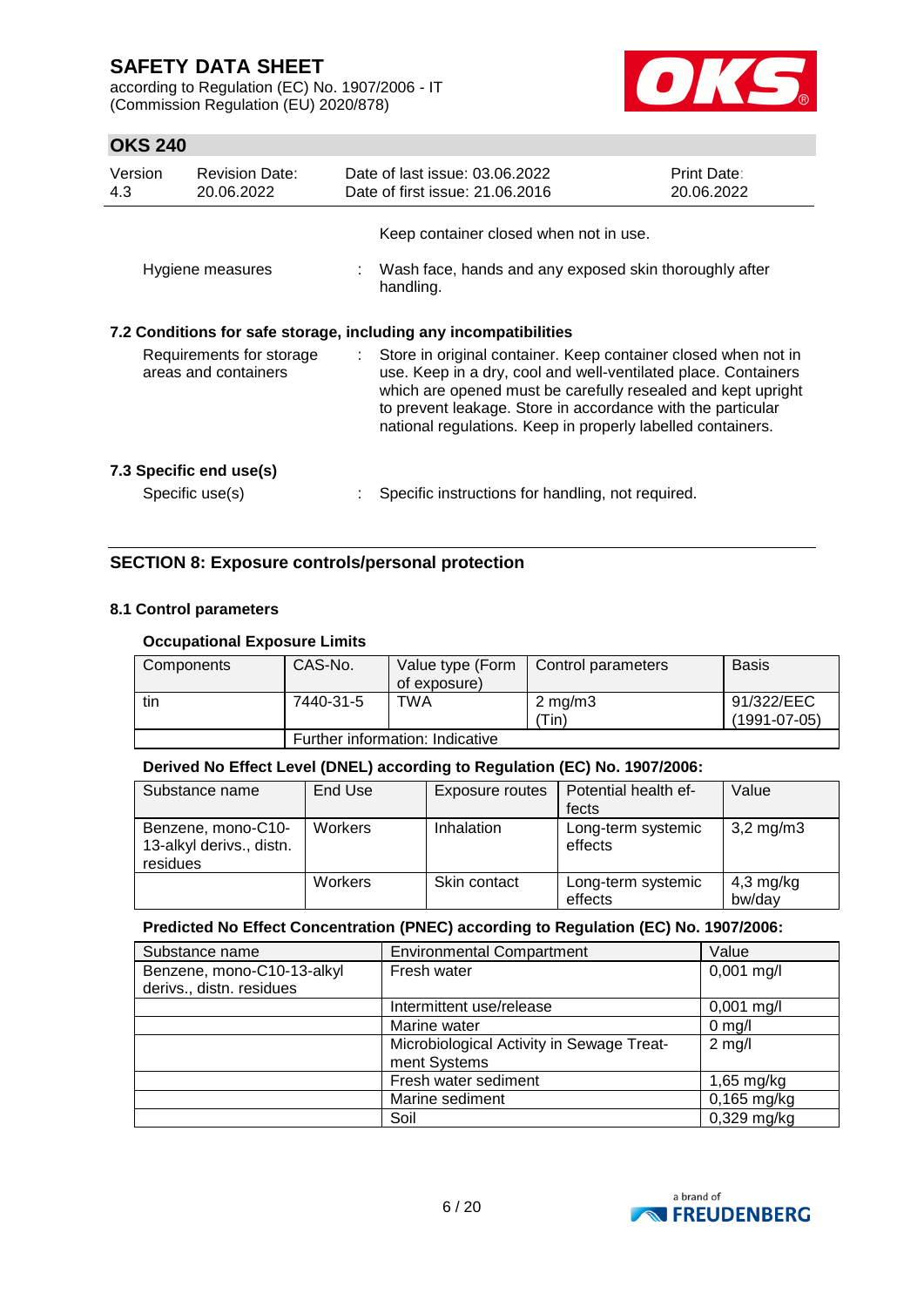according to Regulation (EC) No. 1907/2006 - IT (Commission Regulation (EU) 2020/878)



# **OKS 240**

| Version<br>4.3 | <b>Revision Date:</b><br>20.06.2022                                   |  | Date of last issue: 03.06.2022<br>Date of first issue: 21,06,2016                                                                                                                                                                                                                                                                                                            | Print Date:<br>20.06.2022 |  |  |  |  |
|----------------|-----------------------------------------------------------------------|--|------------------------------------------------------------------------------------------------------------------------------------------------------------------------------------------------------------------------------------------------------------------------------------------------------------------------------------------------------------------------------|---------------------------|--|--|--|--|
|                | 8.2 Exposure controls                                                 |  |                                                                                                                                                                                                                                                                                                                                                                              |                           |  |  |  |  |
| none           | <b>Engineering measures</b>                                           |  |                                                                                                                                                                                                                                                                                                                                                                              |                           |  |  |  |  |
|                | Personal protective equipment                                         |  |                                                                                                                                                                                                                                                                                                                                                                              |                           |  |  |  |  |
|                | Eye protection                                                        |  | Safety glasses with side-shields                                                                                                                                                                                                                                                                                                                                             |                           |  |  |  |  |
|                | Hand protection<br>Material<br>Break through time<br>Protective index |  | butyl-rubber<br>$> 10$ min<br>Class 1                                                                                                                                                                                                                                                                                                                                        |                           |  |  |  |  |
|                | Remarks                                                               |  | For prolonged or repeated contact use protective gloves. The<br>break through time depends amongst other things on the<br>material, the thickness and the type of glove and therefore<br>has to be measured for each case.<br>The selected protective gloves have to satisfy the specifica-<br>tions of Regulation (EU) 2016/425 and the standard EN 374<br>derived from it. |                           |  |  |  |  |
|                | Skin and body protection                                              |  | Choose body protection in relation to its type, to the concen-<br>tration and amount of dangerous substances, and to the spe-<br>cific work-place.                                                                                                                                                                                                                           |                           |  |  |  |  |
|                | Respiratory protection                                                |  | Not required; except in case of aerosol formation.                                                                                                                                                                                                                                                                                                                           |                           |  |  |  |  |
|                | Filter type                                                           |  | Filter type A-P                                                                                                                                                                                                                                                                                                                                                              |                           |  |  |  |  |
|                | Protective measures                                                   |  | The type of protective equipment must be selected according                                                                                                                                                                                                                                                                                                                  |                           |  |  |  |  |

at the specific workplace.

to the concentration and amount of the dangerous substance

## **SECTION 9: Physical and chemical properties**

#### **9.1 Information on basic physical and chemical properties**

| Physical state  |    | paste             |
|-----------------|----|-------------------|
| Colour          | t. | red brown         |
| Odour           |    | characteristic    |
| Odour Threshold |    | No data available |
|                 |    |                   |
|                 |    |                   |

| Melting point/range         | Not applicable  |
|-----------------------------|-----------------|
| Dailiag paint/hailiag rongs | Na doto ovojloh |

Boiling point/boiling range : No data available

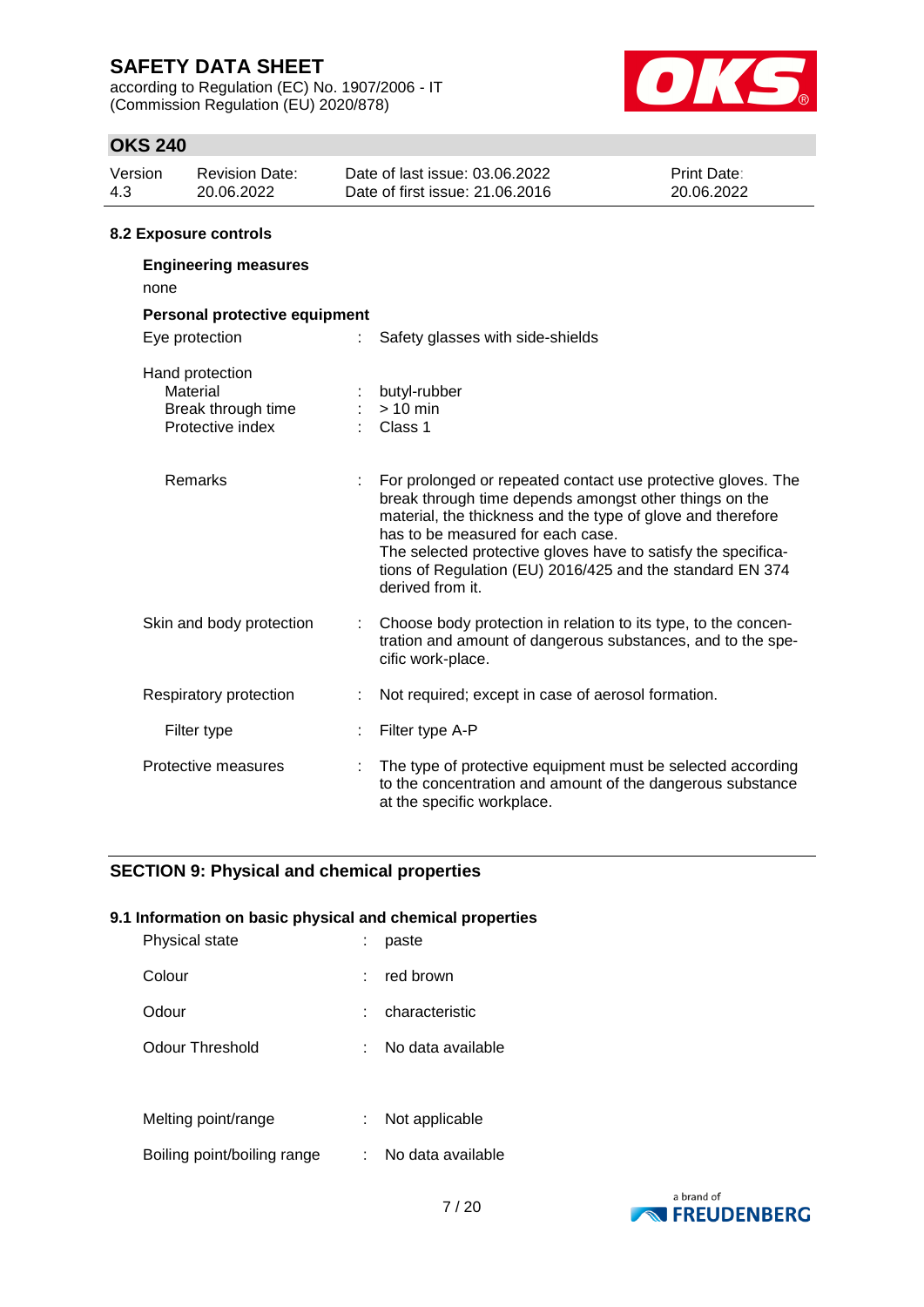according to Regulation (EC) No. 1907/2006 - IT (Commission Regulation (EU) 2020/878)



| 4.3                   | Version             | <b>Revision Date:</b><br>20.06.2022                 |                           | Date of last issue: 03.06.2022<br>Date of first issue: 21.06.2016       | Print Date:<br>20.06.2022 |
|-----------------------|---------------------|-----------------------------------------------------|---------------------------|-------------------------------------------------------------------------|---------------------------|
|                       |                     |                                                     |                           |                                                                         |                           |
|                       |                     | Flammability (solid, gas)                           | $\mathbb{R}^{\mathbb{Z}}$ | <b>Combustible Solids</b>                                               |                           |
|                       |                     | Upper explosion limit / Upper<br>flammability limit | ÷                         | No data available                                                       |                           |
|                       |                     | Lower explosion limit / Lower<br>flammability limit | ÷                         | No data available                                                       |                           |
|                       | Flash point         |                                                     |                           | Not applicable                                                          |                           |
|                       |                     | Auto-ignition temperature                           |                           | No data available                                                       |                           |
|                       |                     | Decomposition temperature                           | ÷                         | No data available                                                       |                           |
|                       | pH                  |                                                     |                           | Not applicable<br>substance/mixture is non-soluble (in water)           |                           |
|                       | Viscosity           | Viscosity, dynamic                                  |                           | No data available                                                       |                           |
|                       |                     | Viscosity, kinematic                                |                           | Not applicable                                                          |                           |
|                       |                     | Solubility(ies)<br>Water solubility                 |                           | insoluble                                                               |                           |
|                       |                     | Solubility in other solvents                        | ÷                         | No data available                                                       |                           |
|                       |                     | Partition coefficient: n-<br>octanol/water          |                           | No data available                                                       |                           |
|                       |                     | Vapour pressure                                     |                           | $<$ 0,001 hPa (20 °C)                                                   |                           |
|                       |                     | Relative density                                    |                           | 1,50 $(20 °C)$<br>Reference substance: Water<br>The value is calculated |                           |
|                       | Density             |                                                     |                           | 1,50 g/cm3<br>(20 °C)                                                   |                           |
|                       | <b>Bulk density</b> |                                                     |                           | No data available                                                       |                           |
|                       |                     | Relative vapour density                             |                           | No data available                                                       |                           |
| 9.2 Other information |                     |                                                     |                           |                                                                         |                           |
|                       | Explosives          |                                                     |                           | Not explosive                                                           |                           |
|                       |                     | Oxidizing properties                                |                           | No data available                                                       |                           |
|                       | Self-ignition       |                                                     |                           | No data available                                                       |                           |

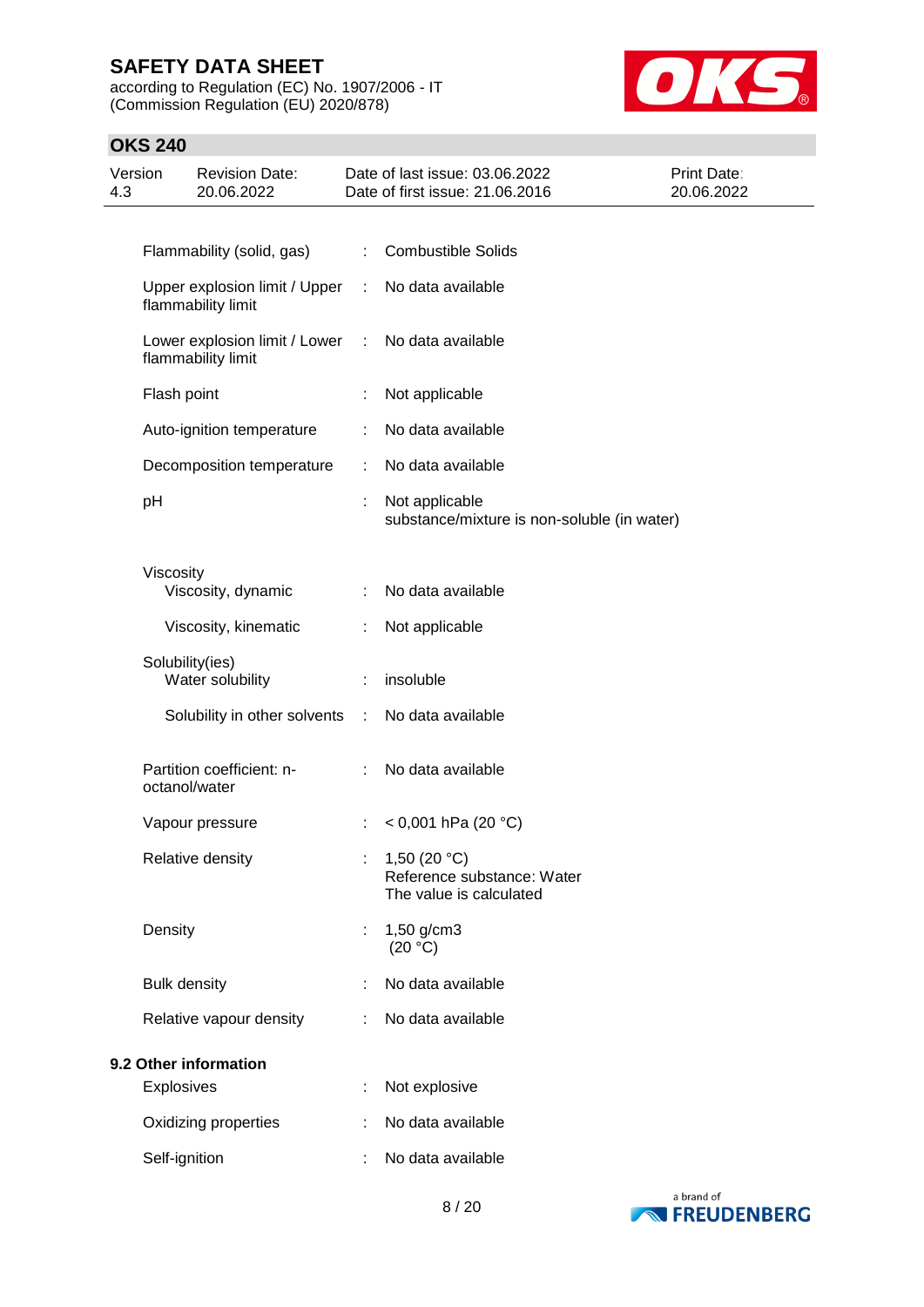according to Regulation (EC) No. 1907/2006 - IT (Commission Regulation (EU) 2020/878)



# **OKS 240**

| Version<br>4.3   | <b>Revision Date:</b><br>20.06.2022 |    | Date of last issue: 03.06.2022<br>Date of first issue: 21.06.2016 | Print Date:<br>20.06.2022 |
|------------------|-------------------------------------|----|-------------------------------------------------------------------|---------------------------|
|                  |                                     |    |                                                                   |                           |
|                  | Metal corrosion rate                | ٠. | Not corrosive to metals                                           |                           |
| Evaporation rate |                                     | ÷  | No data available                                                 |                           |
|                  | Sublimation point                   | ÷  | No data available                                                 |                           |
|                  |                                     |    |                                                                   |                           |

## **SECTION 10: Stability and reactivity**

### **10.1 Reactivity**

No hazards to be specially mentioned.

#### **10.2 Chemical stability**

Stable under normal conditions.

| 10.3 Possibility of hazardous reactions |  |                                                             |  |  |  |  |
|-----------------------------------------|--|-------------------------------------------------------------|--|--|--|--|
| Hazardous reactions                     |  | No dangerous reaction known under conditions of normal use. |  |  |  |  |
| 10.4 Conditions to avoid                |  |                                                             |  |  |  |  |
| Conditions to avoid                     |  | No conditions to be specially mentioned.                    |  |  |  |  |
| 10.5 Incompatible materials             |  |                                                             |  |  |  |  |
| Materials to avoid                      |  | No materials to be especially mentioned.                    |  |  |  |  |

### **10.6 Hazardous decomposition products**

No decomposition if stored and applied as directed.

## **SECTION 11: Toxicological information**

### **11.1 Information on hazard classes as defined in Regulation (EC) No 1272/2008**

|    | Acute toxicity estimate: $> 2.000$ mg/kg<br>Method: Calculation method                              |
|----|-----------------------------------------------------------------------------------------------------|
|    | : Remarks: This information is not available.                                                       |
|    | $\therefore$ Remarks: This information is not available.                                            |
|    |                                                                                                     |
| t. | LD50 Oral (Rat): > 300 - 2.000 mg/kg<br>Assessment: The component/mixture is moderately toxic after |
|    |                                                                                                     |

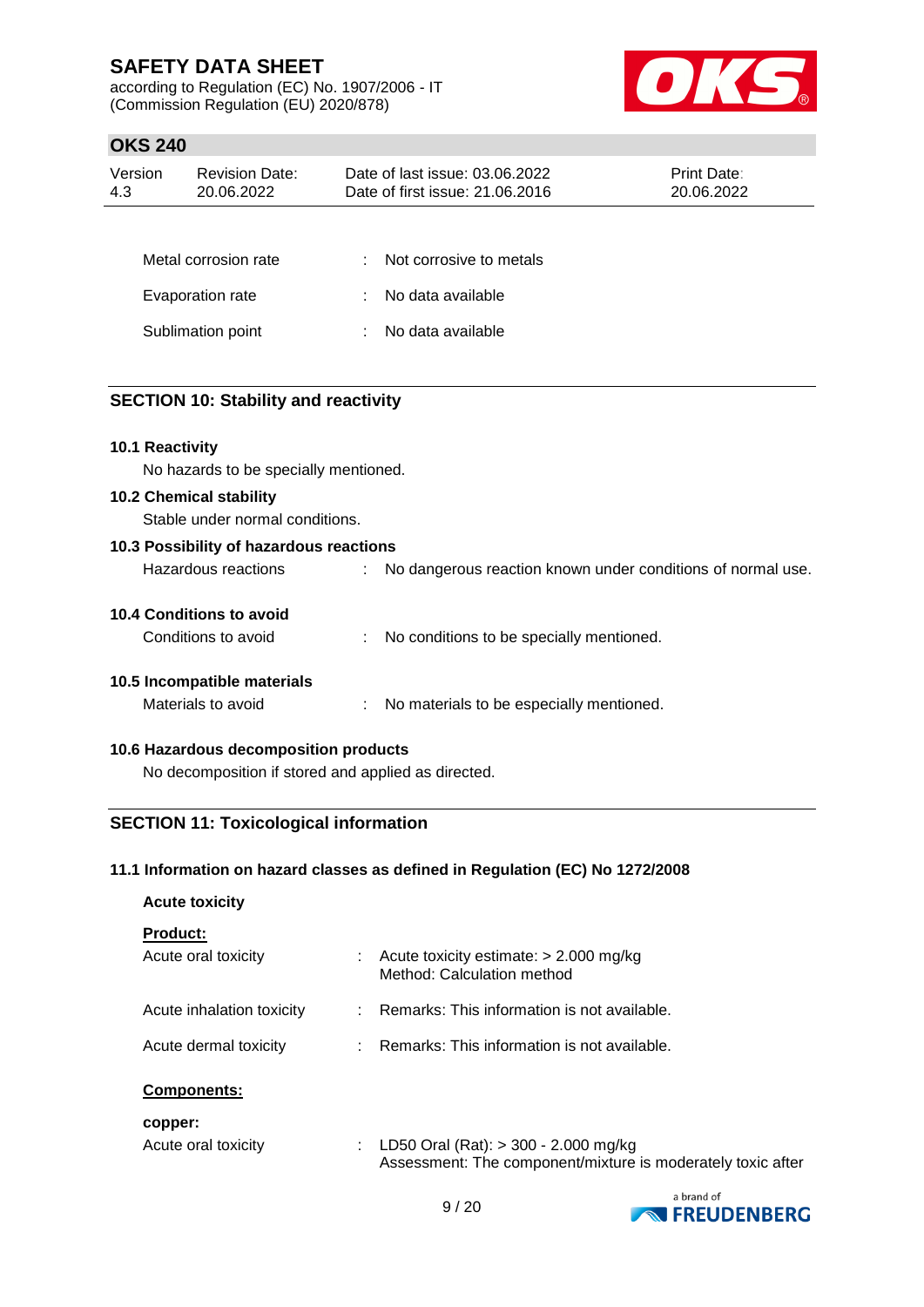according to Regulation (EC) No. 1907/2006 - IT (Commission Regulation (EU) 2020/878)



| Version<br>4.3 | <b>Revision Date:</b><br>20.06.2022 |                            | Date of last issue: 03.06.2022<br>Date of first issue: 21.06.2016                                                                                                                                       | Print Date:<br>20.06.2022 |
|----------------|-------------------------------------|----------------------------|---------------------------------------------------------------------------------------------------------------------------------------------------------------------------------------------------------|---------------------------|
|                |                                     |                            | single ingestion.                                                                                                                                                                                       |                           |
|                | Acute dermal toxicity               |                            | LD50 (Rat, male and female): $> 2.000$ mg/kg<br>Assessment: The substance or mixture has no acute dermal<br>toxicity                                                                                    |                           |
| tin:           |                                     |                            |                                                                                                                                                                                                         |                           |
|                | Acute oral toxicity                 |                            | : LD50 (Rat): $> 2.000$ mg/kg<br>Method: OECD Test Guideline 423<br>GLP: yes<br>Assessment: The substance or mixture has no acute oral tox-<br>icity                                                    |                           |
|                | Acute inhalation toxicity           | $\mathcal{L}^{\text{max}}$ | LC50 (Rat): $>$ 5 mg/l<br>Exposure time: 4 h<br>Test atmosphere: dust/mist<br>Method: OECD Test Guideline 403<br>GLP: yes<br>Assessment: The substance or mixture has no acute inhala-<br>tion toxicity |                           |
|                | Acute dermal toxicity               | ÷                          | LD50 (Rat): $> 2.000$ mg/kg<br>Method: OECD Test Guideline 402<br>GLP: yes<br>Assessment: The substance or mixture has no acute dermal<br>toxicity                                                      |                           |
|                | molybdenum disulphide:              |                            |                                                                                                                                                                                                         |                           |
|                | Acute oral toxicity                 |                            | LD50 (Rat): $> 5.000$ mg/kg                                                                                                                                                                             |                           |
|                | Acute dermal toxicity               | ÷                          | LD50 (Rat): > 16.000 mg/kg                                                                                                                                                                              |                           |
|                | <b>Skin corrosion/irritation</b>    |                            |                                                                                                                                                                                                         |                           |
|                | Product:                            |                            |                                                                                                                                                                                                         |                           |
|                | <b>Remarks</b>                      | ÷                          | This information is not available.                                                                                                                                                                      |                           |
|                | Components:                         |                            |                                                                                                                                                                                                         |                           |
| tin:           |                                     |                            |                                                                                                                                                                                                         |                           |
|                | Assessment<br>Result                |                            | No skin irritation<br>No skin irritation                                                                                                                                                                |                           |
|                | molybdenum disulphide:              |                            |                                                                                                                                                                                                         |                           |
|                | Assessment<br>Result                |                            | No skin irritation<br>No skin irritation                                                                                                                                                                |                           |

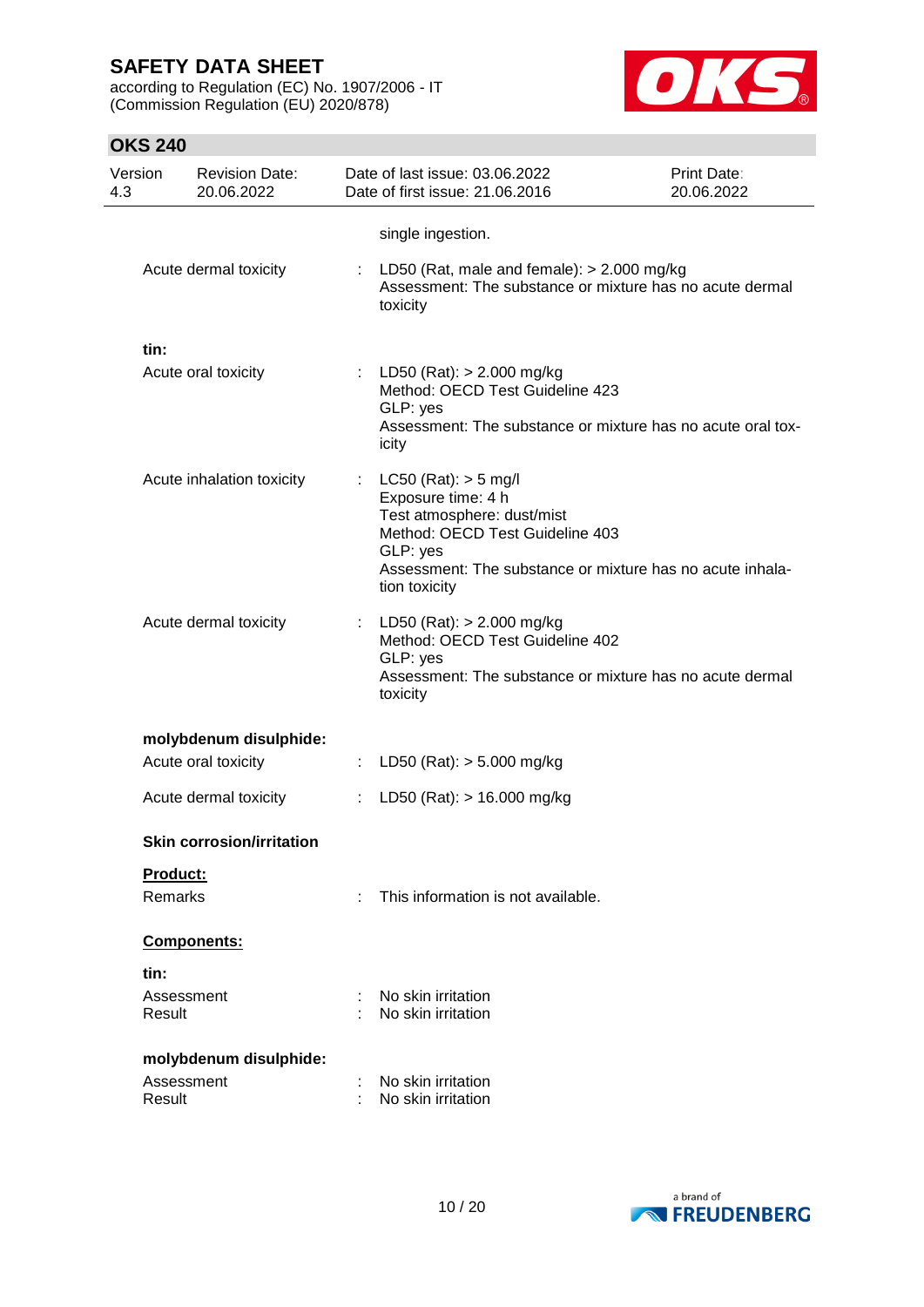according to Regulation (EC) No. 1907/2006 - IT (Commission Regulation (EU) 2020/878)



| Version<br>4.3  | <b>Revision Date:</b><br>20.06.2022 |    | Date of last issue: 03.06.2022<br>Date of first issue: 21.06.2016               | Print Date:<br>20.06.2022 |  |  |  |  |  |
|-----------------|-------------------------------------|----|---------------------------------------------------------------------------------|---------------------------|--|--|--|--|--|
|                 | Serious eye damage/eye irritation   |    |                                                                                 |                           |  |  |  |  |  |
| Product:        |                                     |    |                                                                                 |                           |  |  |  |  |  |
| Remarks         |                                     |    | Irritating to eyes.                                                             |                           |  |  |  |  |  |
|                 | <b>Components:</b>                  |    |                                                                                 |                           |  |  |  |  |  |
| copper:         |                                     |    |                                                                                 |                           |  |  |  |  |  |
| Result          |                                     | t. | Eye irritation                                                                  |                           |  |  |  |  |  |
| tin:            |                                     |    |                                                                                 |                           |  |  |  |  |  |
|                 | Assessment                          |    | No eye irritation                                                               |                           |  |  |  |  |  |
| Result          |                                     |    | No eye irritation                                                               |                           |  |  |  |  |  |
|                 | molybdenum disulphide:              |    |                                                                                 |                           |  |  |  |  |  |
|                 | Assessment                          |    | No eye irritation                                                               |                           |  |  |  |  |  |
| Result          |                                     |    | No eye irritation                                                               |                           |  |  |  |  |  |
|                 | Respiratory or skin sensitisation   |    |                                                                                 |                           |  |  |  |  |  |
| Product:        |                                     |    |                                                                                 |                           |  |  |  |  |  |
|                 | Remarks                             | ÷. | This information is not available.                                              |                           |  |  |  |  |  |
|                 | <b>Components:</b>                  |    |                                                                                 |                           |  |  |  |  |  |
|                 | molybdenum disulphide:              |    |                                                                                 |                           |  |  |  |  |  |
|                 | Assessment                          |    | Does not cause skin sensitisation.                                              |                           |  |  |  |  |  |
| Result          |                                     |    | Does not cause skin sensitisation.                                              |                           |  |  |  |  |  |
|                 | <b>Germ cell mutagenicity</b>       |    |                                                                                 |                           |  |  |  |  |  |
| <b>Product:</b> |                                     |    |                                                                                 |                           |  |  |  |  |  |
|                 | Genotoxicity in vitro               |    | Remarks: No data available                                                      |                           |  |  |  |  |  |
|                 | Genotoxicity in vivo                | ÷. | Remarks: No data available                                                      |                           |  |  |  |  |  |
|                 | Components:                         |    |                                                                                 |                           |  |  |  |  |  |
|                 | molybdenum disulphide:              |    |                                                                                 |                           |  |  |  |  |  |
|                 | sessment                            |    | Germ cell mutagenicity-As- : Animal testing did not show any mutagenic effects. |                           |  |  |  |  |  |
|                 | Carcinogenicity                     |    |                                                                                 |                           |  |  |  |  |  |
| Product:        |                                     |    |                                                                                 |                           |  |  |  |  |  |
| Remarks         |                                     |    | No data available                                                               |                           |  |  |  |  |  |
|                 |                                     |    |                                                                                 |                           |  |  |  |  |  |

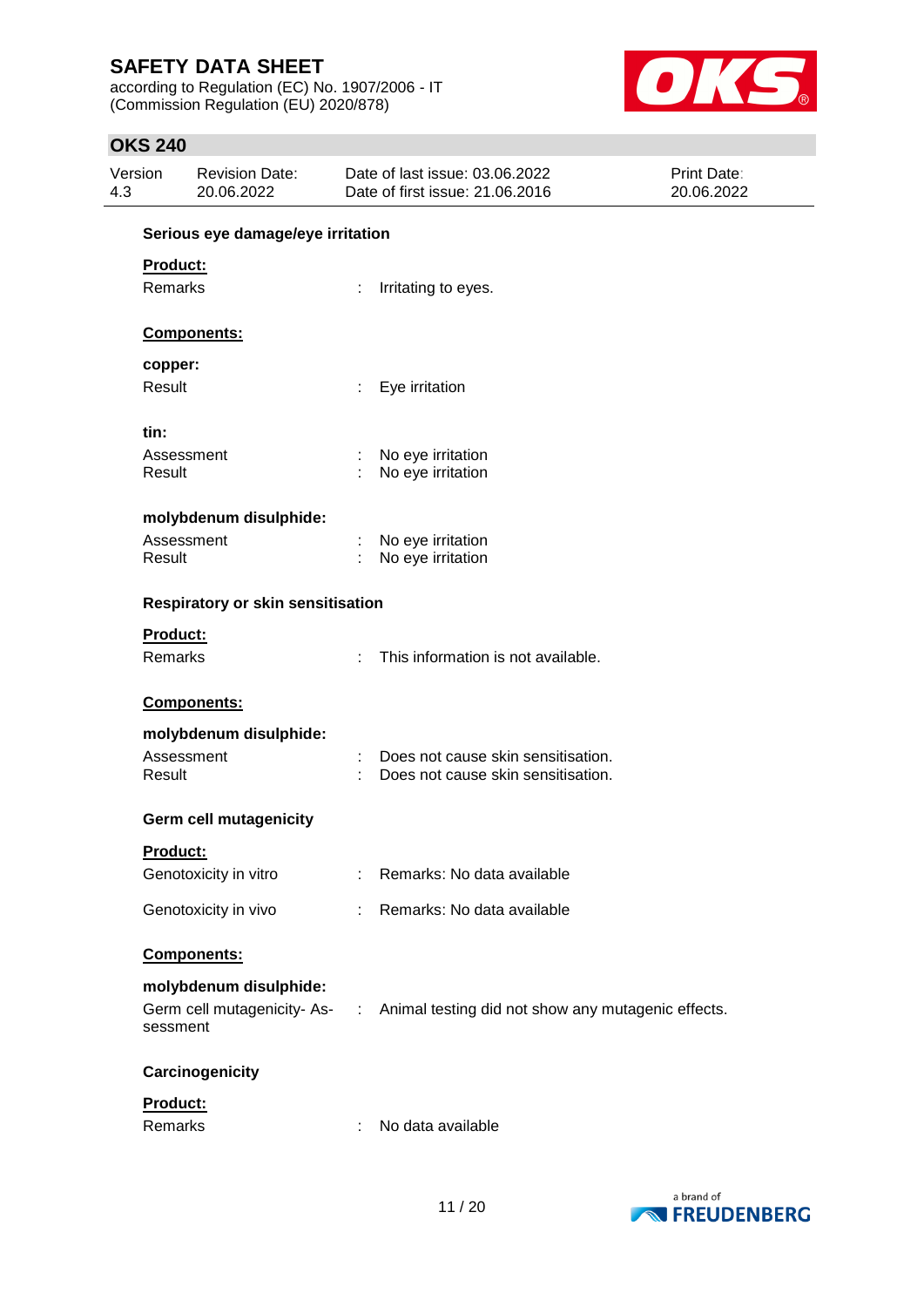according to Regulation (EC) No. 1907/2006 - IT (Commission Regulation (EU) 2020/878)



## **OKS 240**

| 4.3                               | Version    | <b>Revision Date:</b><br>20.06.2022                 |                             | Date of last issue: 03.06.2022<br>Date of first issue: 21.06.2016                                                                                                                                                                            | <b>Print Date:</b><br>20.06.2022 |
|-----------------------------------|------------|-----------------------------------------------------|-----------------------------|----------------------------------------------------------------------------------------------------------------------------------------------------------------------------------------------------------------------------------------------|----------------------------------|
|                                   |            | Components:                                         |                             |                                                                                                                                                                                                                                              |                                  |
|                                   | ment       | molybdenum disulphide:<br>Carcinogenicity - Assess- | $\mathcal{I}^{\mathcal{I}}$ | No evidence of carcinogenicity in animal studies.                                                                                                                                                                                            |                                  |
|                                   |            | <b>Reproductive toxicity</b>                        |                             |                                                                                                                                                                                                                                              |                                  |
|                                   | Product:   | Effects on fertility                                |                             | Remarks: No data available                                                                                                                                                                                                                   |                                  |
|                                   | ment       | Effects on foetal develop-                          | t.                          | Remarks: No data available                                                                                                                                                                                                                   |                                  |
|                                   |            |                                                     |                             |                                                                                                                                                                                                                                              |                                  |
|                                   |            | <b>STOT - single exposure</b>                       |                             |                                                                                                                                                                                                                                              |                                  |
|                                   |            | <b>Components:</b>                                  |                             |                                                                                                                                                                                                                                              |                                  |
|                                   | Assessment | molybdenum disulphide:                              |                             | The substance or mixture is not classified as specific target<br>organ toxicant, single exposure.                                                                                                                                            |                                  |
|                                   |            | <b>STOT - repeated exposure</b>                     |                             |                                                                                                                                                                                                                                              |                                  |
|                                   |            | Components:                                         |                             |                                                                                                                                                                                                                                              |                                  |
|                                   | Assessment | molybdenum disulphide:                              |                             | The substance or mixture is not classified as specific target<br>organ toxicant, repeated exposure.                                                                                                                                          |                                  |
|                                   |            | <b>Repeated dose toxicity</b>                       |                             |                                                                                                                                                                                                                                              |                                  |
|                                   | Product:   |                                                     |                             |                                                                                                                                                                                                                                              |                                  |
|                                   | Remarks    |                                                     |                             | This information is not available.                                                                                                                                                                                                           |                                  |
|                                   |            | <b>Aspiration toxicity</b>                          |                             |                                                                                                                                                                                                                                              |                                  |
|                                   | Product:   |                                                     |                             |                                                                                                                                                                                                                                              |                                  |
|                                   |            | This information is not available.                  |                             |                                                                                                                                                                                                                                              |                                  |
| 11.2 Information on other hazards |            |                                                     |                             |                                                                                                                                                                                                                                              |                                  |
|                                   |            | <b>Endocrine disrupting properties</b>              |                             |                                                                                                                                                                                                                                              |                                  |
|                                   | Product:   |                                                     |                             |                                                                                                                                                                                                                                              |                                  |
|                                   | Assessment |                                                     |                             | The substance/mixture does not contain components consid-<br>ered to have endocrine disrupting properties according to<br>REACH Article 57(f) or Commission Delegated regulation<br>(EU) 2017/2100 or Commission Regulation (EU) 2018/605 at |                                  |



levels of 0.1% or higher.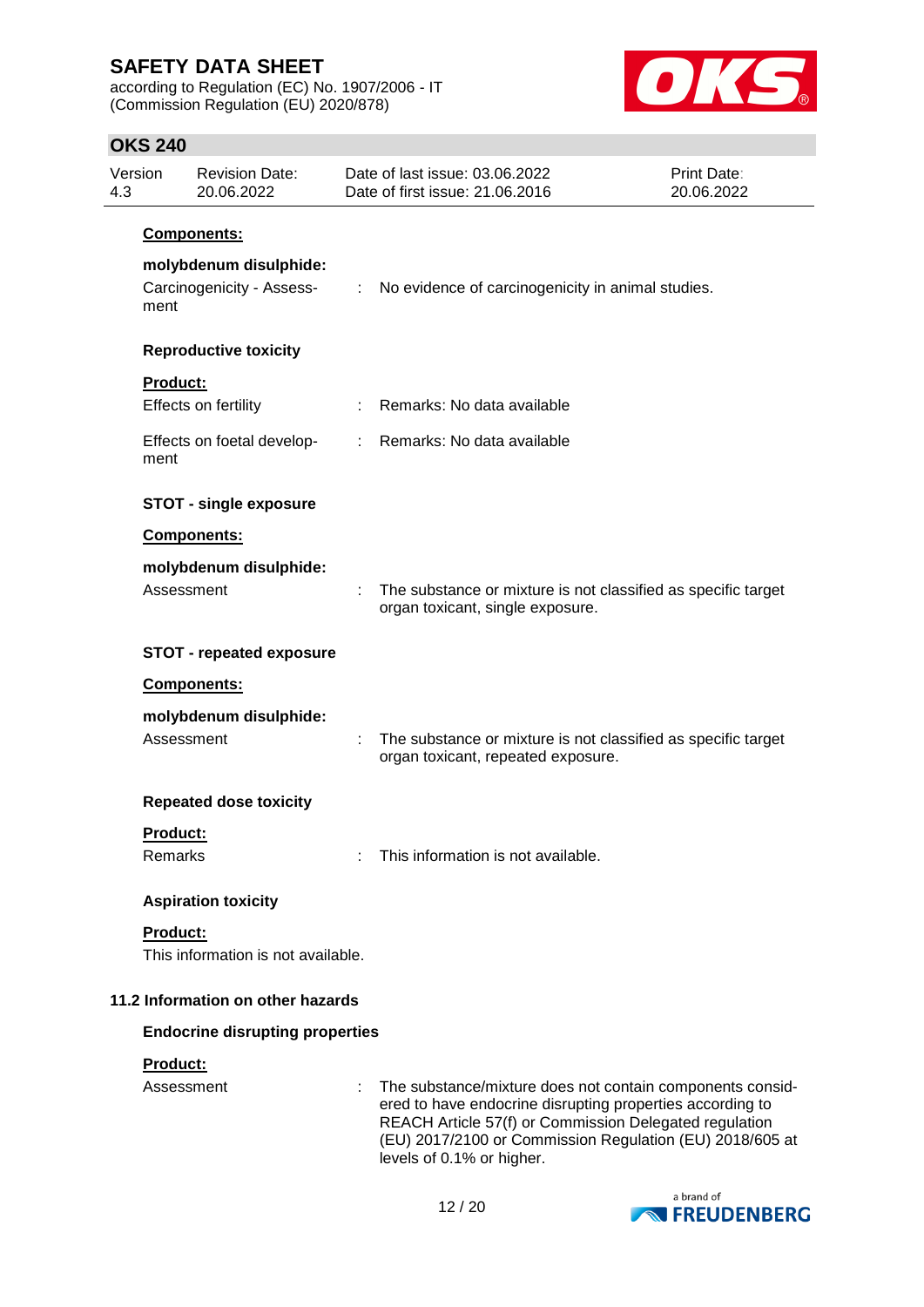according to Regulation (EC) No. 1907/2006 - IT (Commission Regulation (EU) 2020/878)



## **OKS 240**

| Version | <b>Revision Date:</b> | Date of last issue: 03.06.2022  | <b>Print Date:</b> |
|---------|-----------------------|---------------------------------|--------------------|
| 4.3     | 20.06.2022            | Date of first issue: 21,06,2016 | 20.06.2022         |
|         |                       |                                 |                    |

| <b>Further information</b> |                                                                                                 |
|----------------------------|-------------------------------------------------------------------------------------------------|
| <b>Product:</b><br>Remarks | Information given is based on data on the components and<br>the toxicology of similar products. |
| Components:                |                                                                                                 |
| molybdenum disulphide:     |                                                                                                 |
| Remarks                    | Information given is based on data on the components and<br>the toxicology of similar products. |

# **SECTION 12: Ecological information**

## **12.1 Toxicity**

| <b>Product:</b>                                                                     |                |                                                                                                             |
|-------------------------------------------------------------------------------------|----------------|-------------------------------------------------------------------------------------------------------------|
| Toxicity to fish                                                                    | ÷              | Remarks: Very toxic to aquatic organisms.                                                                   |
| Toxicity to daphnia and other : Remarks: No data available<br>aquatic invertebrates |                |                                                                                                             |
| Toxicity to algae/aquatic<br>plants                                                 |                | : Remarks: No data available                                                                                |
| Toxicity to microorganisms                                                          |                | Remarks: No data available                                                                                  |
| <b>Components:</b>                                                                  |                |                                                                                                             |
| copper:<br>M-Factor (Acute aquatic tox- : 10<br>icity)                              |                |                                                                                                             |
| M-Factor (Chronic aquatic<br>toxicity)                                              | $\therefore$ 1 |                                                                                                             |
| <b>Ecotoxicology Assessment</b>                                                     |                |                                                                                                             |
| Acute aquatic toxicity                                                              |                | : Very toxic to aquatic life.                                                                               |
| Chronic aquatic toxicity                                                            |                | : Very toxic to aquatic life with long lasting effects.                                                     |
| tin:                                                                                |                |                                                                                                             |
| Toxicity to fish                                                                    |                | LC50 (Pimephales promelas (fathead minnow)): > 0,0124 mg/l<br>Exposure time: 96 h<br>Test Type: static test |

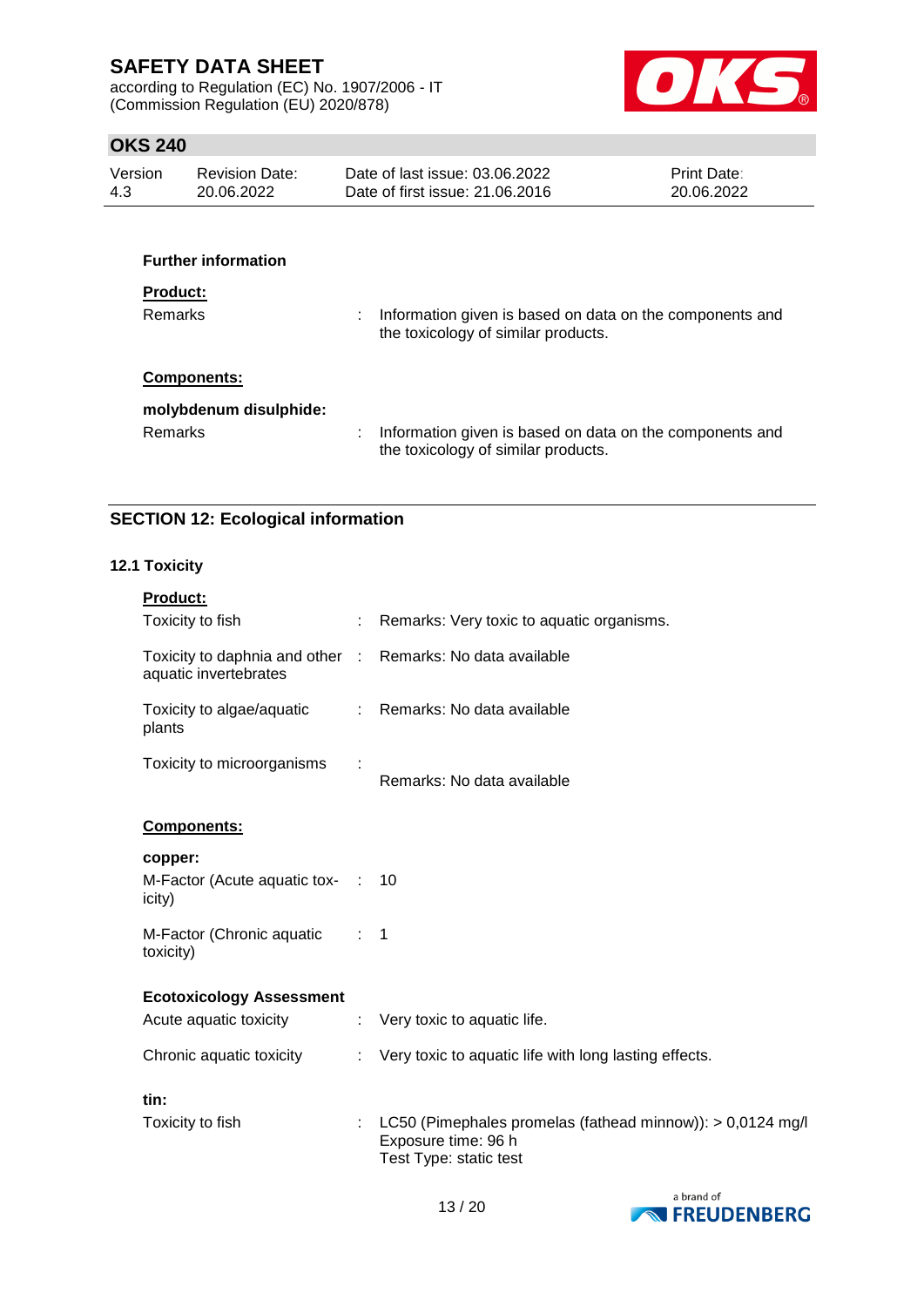according to Regulation (EC) No. 1907/2006 - IT (Commission Regulation (EU) 2020/878)



| Version<br>4.3 |          | <b>Revision Date:</b><br>20.06.2022                      | Date of last issue: 03.06.2022<br>Date of first issue: 21.06.2016                                                                                                                                                       | Print Date:<br>20.06.2022 |
|----------------|----------|----------------------------------------------------------|-------------------------------------------------------------------------------------------------------------------------------------------------------------------------------------------------------------------------|---------------------------|
|                |          |                                                          | Method: OECD Test Guideline 203<br>Remarks: No toxicity at the limit of solubility                                                                                                                                      |                           |
|                | plants   | Toxicity to algae/aquatic                                | EC50 (Pseudokirchneriella subcapitata (green algae)): ><br>0,0192 mg/l<br>Exposure time: 72 h<br>Test Type: static test<br>Method: OECD Test Guideline 201<br>Remarks: No toxicity at the limit of solubility           |                           |
|                |          | molybdenum disulphide:                                   |                                                                                                                                                                                                                         |                           |
|                |          | Toxicity to fish                                         | LC50 (Pimephales promelas (fathead minnow)): > 100 mg/l<br>Exposure time: 96 h                                                                                                                                          |                           |
|                |          | Toxicity to daphnia and other :<br>aquatic invertebrates | EC50 (Daphnia magna (Water flea)): > 100 mg/l<br>Exposure time: 48 h                                                                                                                                                    |                           |
|                | plants   | Toxicity to algae/aquatic                                | EC50 (Pseudokirchneriella subcapitata (green algae)): > 100<br>mg/l<br>Exposure time: 72 h                                                                                                                              |                           |
|                |          | 12.2 Persistence and degradability                       |                                                                                                                                                                                                                         |                           |
|                | Product: | Biodegradability                                         | : Remarks: No data available                                                                                                                                                                                            |                           |
|                | ity      |                                                          | Physico-chemical removabil- : Remarks: No data available                                                                                                                                                                |                           |
|                |          | <b>Components:</b>                                       |                                                                                                                                                                                                                         |                           |
|                | copper:  | Biodegradability                                         | Remarks: The methods for determining biodegradability are<br>not applicable to inorganic substances.                                                                                                                    |                           |
|                |          | 12.3 Bioaccumulative potential                           |                                                                                                                                                                                                                         |                           |
|                | Product: | Bioaccumulation                                          | Remarks: This mixture contains no substance considered to<br>be persistent, bioaccumulating and toxic (PBT).<br>This mixture contains no substance considered to be very<br>persistent and very bioaccumulating (vPvB). |                           |
|                |          | 12.4 Mobility in soil                                    |                                                                                                                                                                                                                         |                           |
|                | Product: |                                                          |                                                                                                                                                                                                                         |                           |
|                | Mobility |                                                          | Remarks: No data available                                                                                                                                                                                              |                           |
|                |          | Distribution among environ-<br>mental compartments       | Remarks: No data available                                                                                                                                                                                              |                           |
|                |          |                                                          |                                                                                                                                                                                                                         |                           |

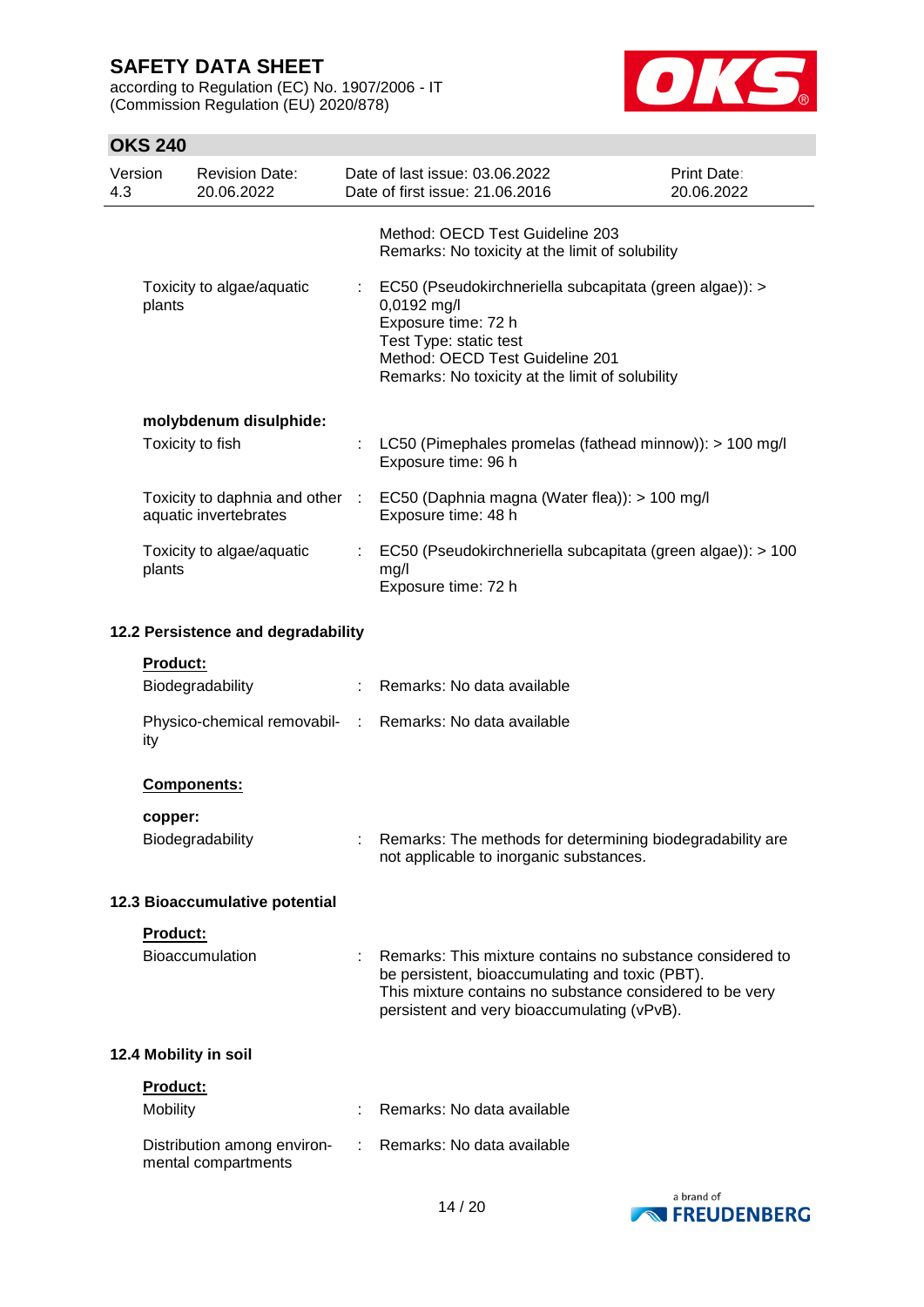according to Regulation (EC) No. 1907/2006 - IT (Commission Regulation (EU) 2020/878)



# **OKS 240**

| Version | Revision Date: | Date of last issue: 03.06.2022  | <b>Print Date:</b> |
|---------|----------------|---------------------------------|--------------------|
| 4.3     | 20.06.2022     | Date of first issue: 21,06,2016 | 20.06.2022         |

#### **12.5 Results of PBT and vPvB assessment**

| <b>Product:</b>                        |   |                                                                                                                                                                                                                                                                           |  |  |
|----------------------------------------|---|---------------------------------------------------------------------------------------------------------------------------------------------------------------------------------------------------------------------------------------------------------------------------|--|--|
| Assessment                             | ÷ | This substance/mixture contains no components considered<br>to be either persistent, bioaccumulative and toxic (PBT), or<br>very persistent and very bioaccumulative (vPvB) at levels of<br>0.1% or higher.                                                               |  |  |
| <b>Components:</b>                     |   |                                                                                                                                                                                                                                                                           |  |  |
| tin:                                   |   |                                                                                                                                                                                                                                                                           |  |  |
| Assessment                             |   | Remarks: Not applicable                                                                                                                                                                                                                                                   |  |  |
| 12.6 Endocrine disrupting properties   |   |                                                                                                                                                                                                                                                                           |  |  |
| <b>Product:</b>                        |   |                                                                                                                                                                                                                                                                           |  |  |
| Assessment                             |   | The substance/mixture does not contain components consid-<br>ered to have endocrine disrupting properties according to<br>REACH Article 57(f) or Commission Delegated regulation<br>(EU) 2017/2100 or Commission Regulation (EU) 2018/605 at<br>levels of 0.1% or higher. |  |  |
| 12.7 Other adverse effects             |   |                                                                                                                                                                                                                                                                           |  |  |
| <b>Product:</b>                        |   |                                                                                                                                                                                                                                                                           |  |  |
| Additional ecological infor-<br>mation |   | : Very toxic to aquatic organisms, may cause long-term adverse<br>effects in the aquatic environment.                                                                                                                                                                     |  |  |
|                                        |   |                                                                                                                                                                                                                                                                           |  |  |

# **SECTION 13: Disposal considerations**

### **13.1 Waste treatment methods**

| Product                | The product should not be allowed to enter drains, water<br>courses or the soil.<br>Do not dispose of with domestic refuse.<br>Dispose of as hazardous waste in compliance with local and<br>national regulations. |
|------------------------|--------------------------------------------------------------------------------------------------------------------------------------------------------------------------------------------------------------------|
|                        | Waste codes should be assigned by the user based on the<br>application for which the product was used.                                                                                                             |
| Contaminated packaging | Packaging that is not properly emptied must be disposed of as<br>the unused product.<br>Dispose of waste product or used containers according to<br>local regulations.                                             |
|                        | The following Waste Codes are only suggestions:                                                                                                                                                                    |

te Codes are only sugg

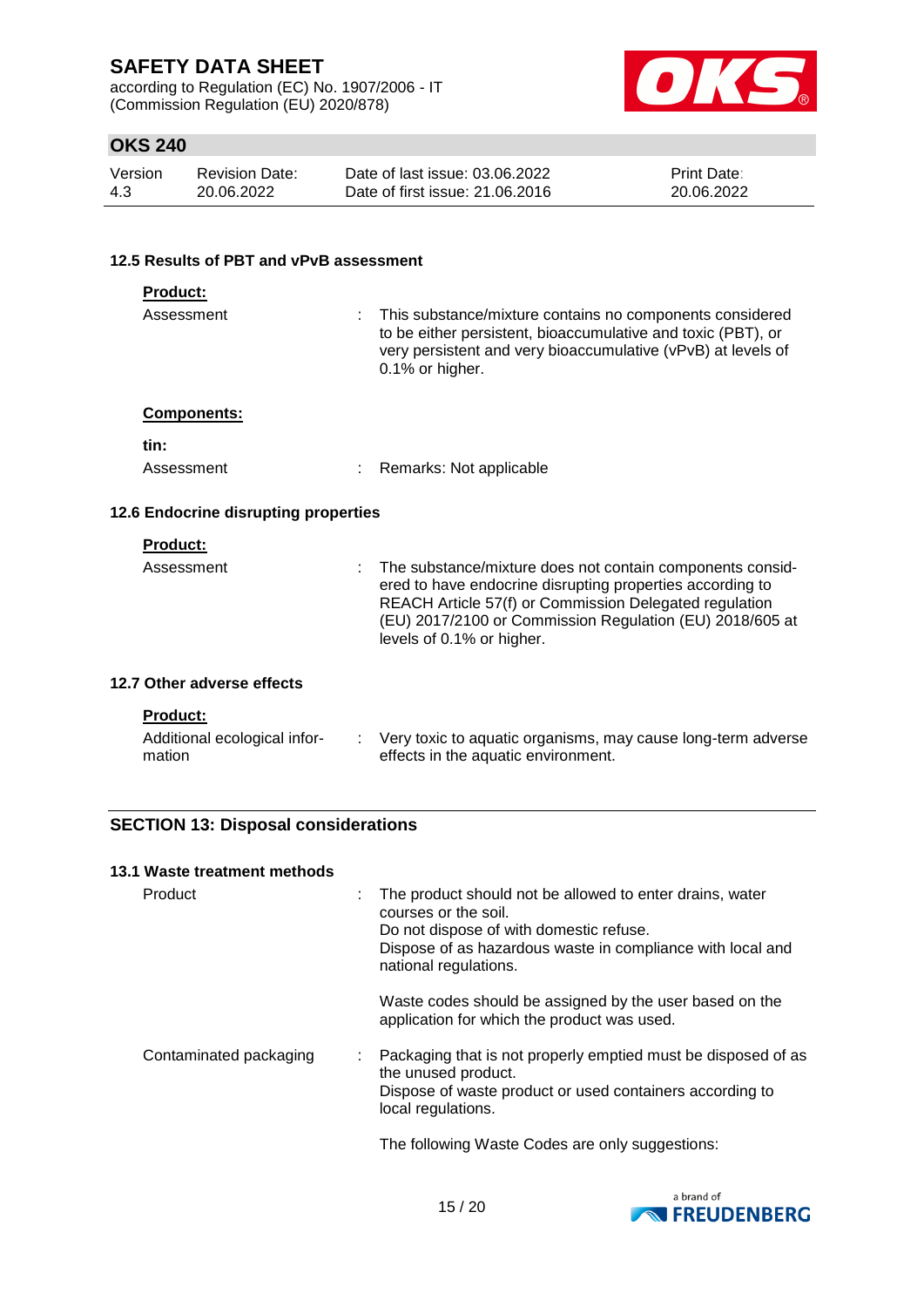according to Regulation (EC) No. 1907/2006 - IT (Commission Regulation (EU) 2020/878)



# **OKS 240**

| Version | <b>Revision Date:</b> | Date of last issue: 03.06.2022                                                                                                                                                            | <b>Print Date:</b> |
|---------|-----------------------|-------------------------------------------------------------------------------------------------------------------------------------------------------------------------------------------|--------------------|
| 4.3     | 20.06.2022            | Date of first issue: 21.06.2016                                                                                                                                                           | 20.06.2022         |
|         | Waste Code            | unused product<br>13 02 06*, synthetic engine, gear and lubricating oils<br>uncleaned packagings<br>15 01 10, packaging containing residues of or contaminated<br>by hazardous substances |                    |

### **SECTION 14: Transport information**

| 14.1 UN number or ID number                               |                                                                          |
|-----------------------------------------------------------|--------------------------------------------------------------------------|
| <b>ADN</b>                                                | <b>UN 3077</b><br>÷                                                      |
| <b>ADR</b>                                                | <b>UN 3077</b><br>t,                                                     |
| <b>RID</b>                                                | <b>UN 3077</b><br>÷                                                      |
| <b>IMDG</b>                                               | <b>UN 3077</b><br>÷                                                      |
| <b>IATA</b>                                               | <b>UN 3077</b><br>÷                                                      |
| 14.2 UN proper shipping name                              |                                                                          |
| <b>ADN</b>                                                | ENVIRONMENTALLY HAZARDOUS SUBSTANCE, SOLID,<br><b>N.O.S.</b><br>(copper) |
| <b>ADR</b>                                                | : ENVIRONMENTALLY HAZARDOUS SUBSTANCE, SOLID,<br>N.O.S.<br>(copper)      |
| <b>RID</b>                                                | : ENVIRONMENTALLY HAZARDOUS SUBSTANCE, SOLID,<br>N.O.S.<br>(copper)      |
| <b>IMDG</b>                                               | : ENVIRONMENTALLY HAZARDOUS SUBSTANCE, SOLID,<br>N.O.S.<br>(copper)      |
| <b>IATA</b>                                               | Environmentally hazardous substance, solid, n.o.s.<br>(copper)           |
| 14.3 Transport hazard class(es)                           |                                                                          |
| <b>ADN</b>                                                | 9<br>÷                                                                   |
| <b>ADR</b>                                                | ÷<br>9                                                                   |
| <b>RID</b>                                                | 9<br>÷                                                                   |
| <b>IMDG</b>                                               | 9                                                                        |
| <b>IATA</b>                                               | 9<br>÷                                                                   |
| 14.4 Packing group                                        |                                                                          |
| <b>ADN</b><br>Packing group<br><b>Classification Code</b> | Ш<br>M7                                                                  |

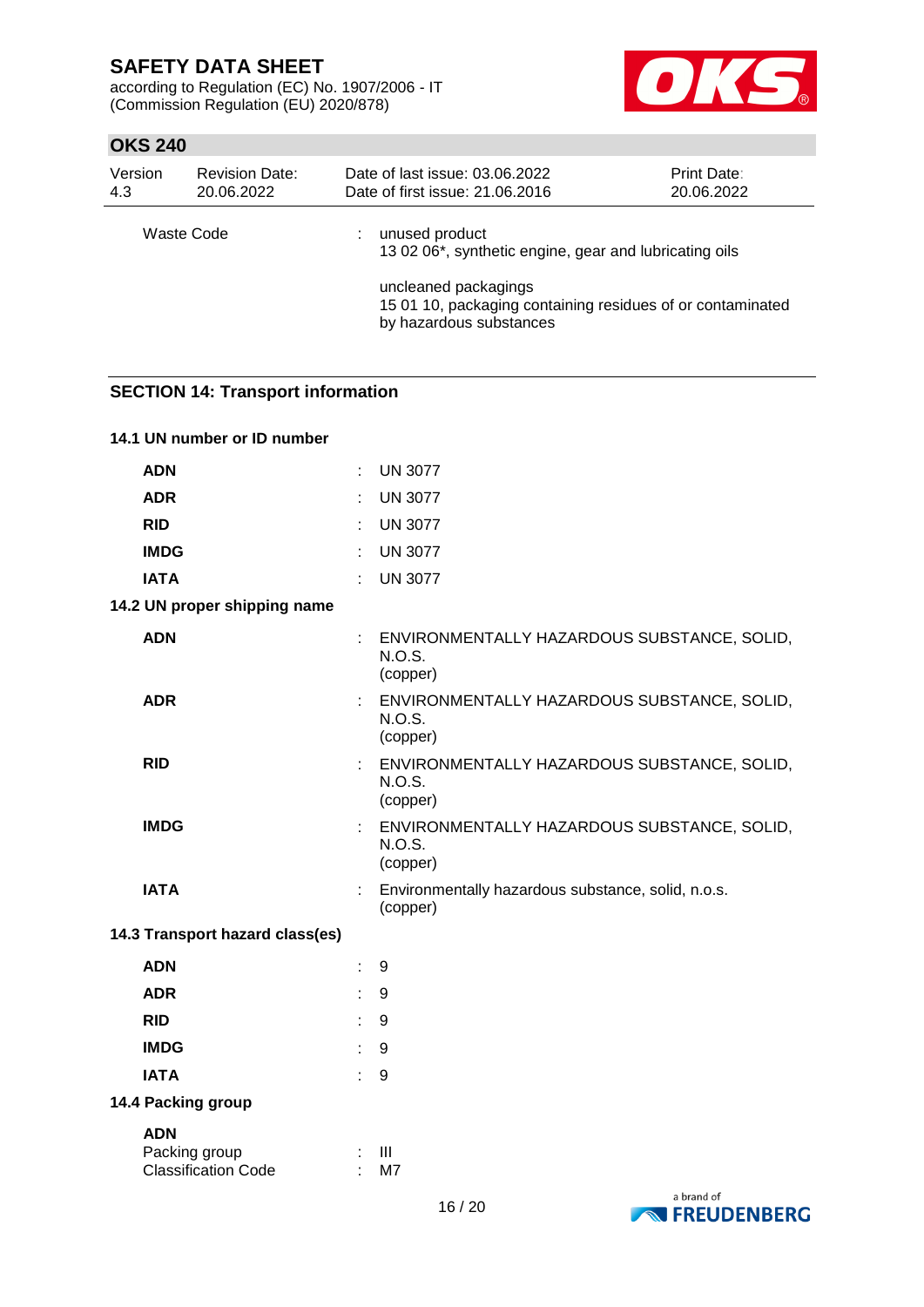according to Regulation (EC) No. 1907/2006 - IT (Commission Regulation (EU) 2020/878)



# **OKS 240**

| 4.3 | Version                           | <b>Revision Date:</b><br>20.06.2022                                                                      | Date of last issue: 03.06.2022<br>Date of first issue: 21.06.2016 |                                                                | Print Date:<br>20.06.2022 |  |
|-----|-----------------------------------|----------------------------------------------------------------------------------------------------------|-------------------------------------------------------------------|----------------------------------------------------------------|---------------------------|--|
|     | Labels                            | Hazard Identification Number :                                                                           |                                                                   | 90<br>9                                                        |                           |  |
|     | <b>ADR</b><br>Labels              | Packing group<br><b>Classification Code</b><br>Hazard Identification Number :<br>Tunnel restriction code |                                                                   | Ш<br>M7<br>90<br>9<br>$(-)$                                    |                           |  |
|     | <b>RID</b><br>Labels              | Packing group<br><b>Classification Code</b><br><b>Hazard Identification Number</b>                       |                                                                   | Ш<br>M7<br>90<br>9                                             |                           |  |
|     | <b>IMDG</b><br>Labels<br>EmS Code | Packing group                                                                                            | ×,                                                                | $\mathbf{III}$<br>9<br>F-A, S-F                                |                           |  |
|     | aircraft)<br>Labels               | <b>IATA (Cargo)</b><br>Packing instruction (cargo<br>Packing instruction (LQ)<br>Packing group           |                                                                   | 956<br>Y956<br>Ш<br>Miscellaneous Dangerous Goods              |                           |  |
|     | ger aircraft)<br>Labels           | <b>IATA (Passenger)</b><br>Packing instruction (passen-<br>Packing instruction (LQ)<br>Packing group     | ÷                                                                 | 956<br>Y956<br>$\mathbf{III}$<br>Miscellaneous Dangerous Goods |                           |  |
|     |                                   | <b>14.5 Environmental hazards</b>                                                                        |                                                                   |                                                                |                           |  |
|     | <b>ADN</b>                        | Environmentally hazardous                                                                                |                                                                   | : no                                                           |                           |  |
|     | <b>ADR</b>                        | Environmentally hazardous                                                                                |                                                                   | yes                                                            |                           |  |
|     | <b>RID</b>                        | Environmentally hazardous                                                                                |                                                                   | yes                                                            |                           |  |
|     | <b>IMDG</b>                       | Marine pollutant                                                                                         |                                                                   | yes                                                            |                           |  |
|     |                                   | <b>IATA (Passenger)</b><br>Environmentally hazardous                                                     |                                                                   | yes                                                            |                           |  |
|     |                                   | <b>IATA (Cargo)</b><br>Environmentally hazardous                                                         |                                                                   | yes                                                            |                           |  |

### **14.6 Special precautions for user**

The transport classification(s) provided herein are for informational purposes only, and solely based upon the properties of the unpackaged material as it is described within this Safety Data

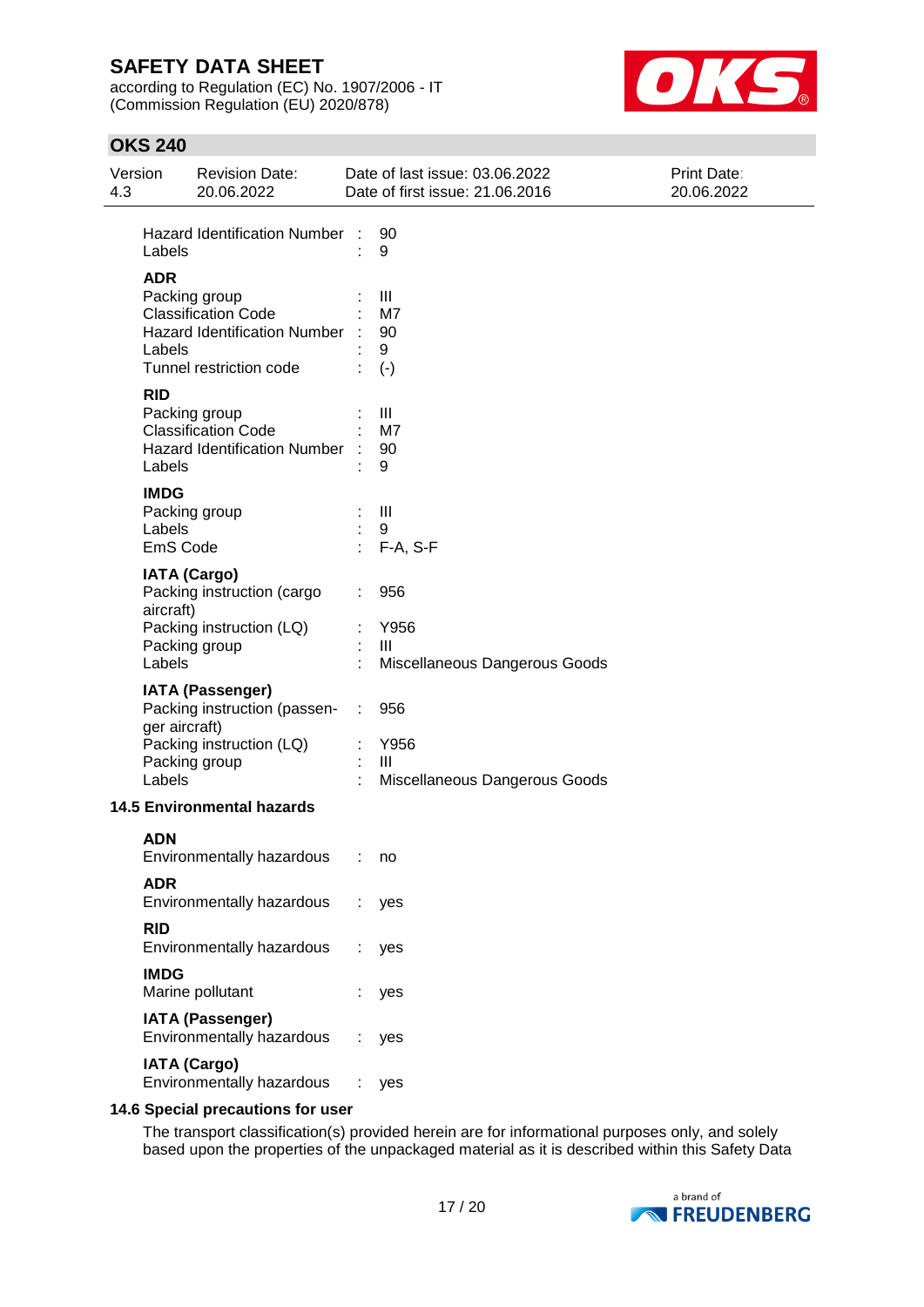according to Regulation (EC) No. 1907/2006 - IT (Commission Regulation (EU) 2020/878)



## **OKS 240**

| Version | Revision Date: | Date of last issue: 03.06.2022  | <b>Print Date:</b> |
|---------|----------------|---------------------------------|--------------------|
| 4.3     | 20.06.2022     | Date of first issue: 21,06,2016 | 20.06.2022         |

Sheet. Transportation classifications may vary by mode of transportation, package sizes, and variations in regional or country regulations.

#### **14.7 Maritime transport in bulk according to IMO instruments**

Remarks : Not applicable for product as supplied.

## **SECTION 15: Regulatory information**

#### **15.1 Safety, health and environmental regulations/legislation specific for the substance or mixture** REACH - Restrictions on the manufacture, placing on the market and use of certain dangerous substances, mixtures and articles (Annex XVII) : Not applicable REACH - Candidate List of Substances of Very High Concern for Authorisation (Article 59). (EU SVHC) : This product does not contain substances of very high concern (Regulation (EC) No 1907/2006 (REACH), Article 57). REACH - List of substances subject to authorisation (Annex XIV) (EU. REACH-Annex XIV) : Not applicable Regulation (EC) No 1005/2009 on substances that deplete the ozone layer (EC 1005/2009) : Not applicable Regulation (EU) 2019/1021 on persistent organic pollutants (recast) (EU POP) : Not applicable Regulation (EC) No 649/2012 of the European Parliament and the Council concerning the export and import of dangerous chemicals (EU PIC) : Not applicable Seveso III: Directive 2012/18/EU of the European : E1 Parliament and of the Council on the control of major-accident hazards involving dangerous substances. ENVIRONMENTAL HAZARDS Volatile organic compounds : Directive 2010/75/EU of 24 November 2010 on industrial emissions (integrated pollution prevention and control) Not applicable

### **Other regulations:**

Legislative Decree April 9,2008, 81 (Implementation of Article 1 of the Law of 3 August 2007, n. 123, concerning the protection of health and safety in the workplace.) and subsequent amendments

Legislative Decree April 3, 2006, n.152, (Environmental standards) and subsequent amendments

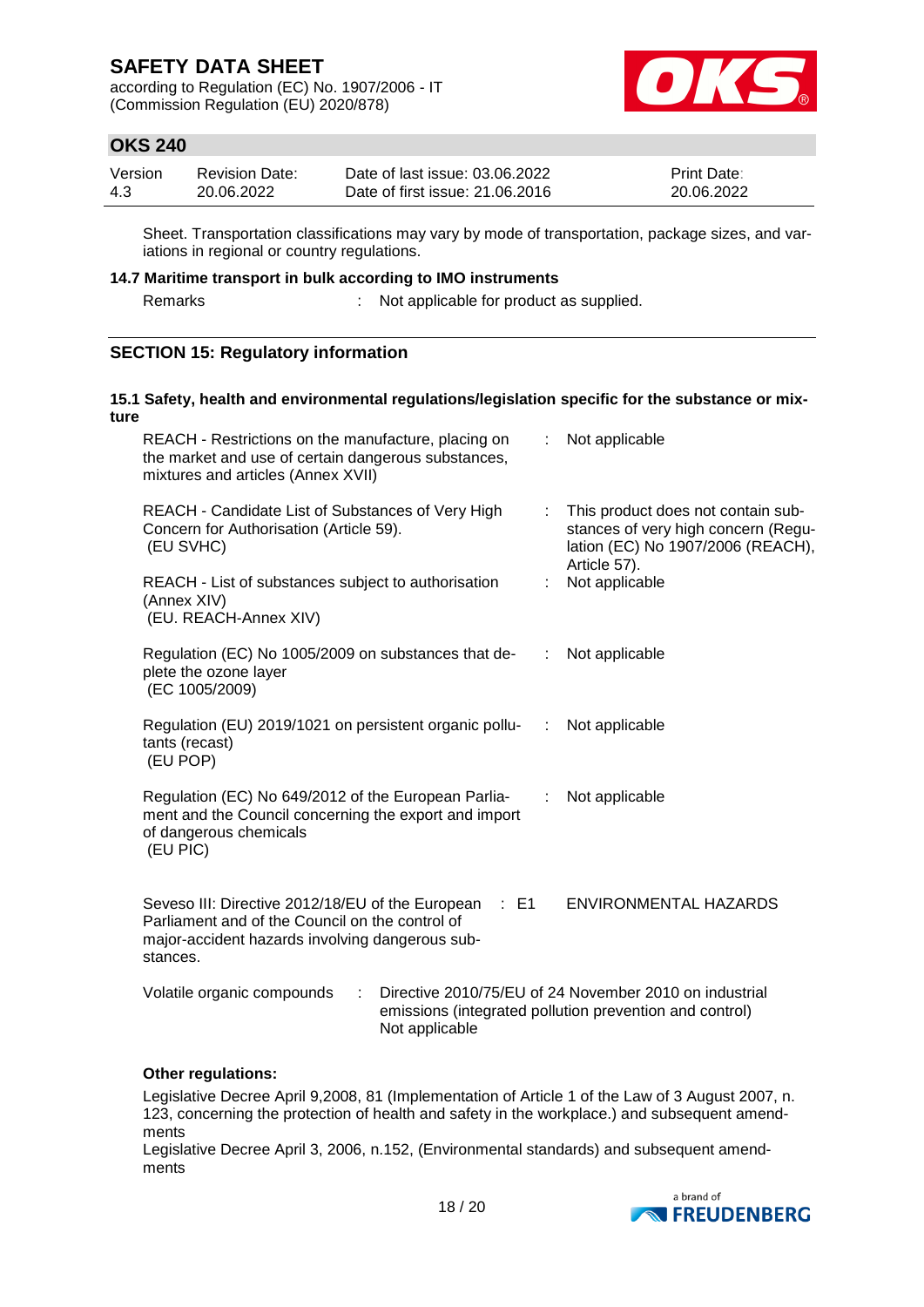according to Regulation (EC) No. 1907/2006 - IT (Commission Regulation (EU) 2020/878)



## **OKS 240**

| Version | <b>Revision Date:</b> | Date of last issue: 03.06.2022  | <b>Print Date:</b> |
|---------|-----------------------|---------------------------------|--------------------|
| 4.3     | 20.06.2022            | Date of first issue: 21,06,2016 | 20.06.2022         |

Legislative Decree February 6, 2009, 21 (Regulations for the execution of the provisions laid down in Regulation (EC) no. 648/2004 on detergents)

#### **15.2 Chemical safety assessment**

This information is not available.

### **SECTION 16: Other information**

#### **Full text of H-Statements**

| H302              | : Harmful if swallowed.                                 |
|-------------------|---------------------------------------------------------|
| H <sub>3</sub> 19 | : Causes serious eye irritation.                        |
| H400              | $\therefore$ Very toxic to aquatic life.                |
| H410              | : Very toxic to aguatic life with long lasting effects. |

**Full text of other abbreviations**

| 91/322/EEC       | : Europe. Commission Directive 91/322/EEC on establishing |
|------------------|-----------------------------------------------------------|
|                  | indicative limit values                                   |
| 91/322/EEC / TWA | : Limit Value - eight hours                               |

ADN - European Agreement concerning the International Carriage of Dangerous Goods by Inland Waterways; ADR - Agreement concerning the International Carriage of Dangerous Goods by Road; AIIC - Australian Inventory of Industrial Chemicals; ASTM - American Society for the Testing of Materials; bw - Body weight; CLP - Classification Labelling Packaging Regulation; Regulation (EC) No 1272/2008; CMR - Carcinogen, Mutagen or Reproductive Toxicant; DIN - Standard of the German Institute for Standardisation; DSL - Domestic Substances List (Canada); ECHA - European Chemicals Agency; EC-Number - European Community number; ECx - Concentration associated with x% response; ELx - Loading rate associated with x% response; EmS - Emergency Schedule; ENCS - Existing and New Chemical Substances (Japan); ErCx - Concentration associated with x% growth rate response; GHS - Globally Harmonized System; GLP - Good Laboratory Practice; IARC - International Agency for Research on Cancer; IATA - International Air Transport Association; IBC - International Code for the Construction and Equipment of Ships carrying Dangerous Chemicals in Bulk; IC50 - Half maximal inhibitory concentration; ICAO - International Civil Aviation Organization; IECSC - Inventory of Existing Chemical Substances in China; IMDG - International Maritime Dangerous Goods; IMO - International Maritime Organization; ISHL - Industrial Safety and Health Law (Japan); ISO - International Organisation for Standardization; KECI - Korea Existing Chemicals Inventory; LC50 - Lethal Concentration to 50 % of a test population; LD50 - Lethal Dose to 50% of a test population (Median Lethal Dose); MARPOL - International Convention for the Prevention of Pollution from Ships; n.o.s. - Not Otherwise Specified; NO(A)EC - No Observed (Adverse) Effect Concentration; NO(A)EL - No Observed (Adverse) Effect Level; NOELR - No Observable Effect Loading Rate; NZIoC - New Zealand Inventory of Chemicals; OECD - Organization for Economic Co-operation and Development; OPPTS - Office of Chemical Safety and Pollution Prevention; PBT - Persistent, Bioaccumulative and Toxic substance; PICCS - Philippines Inventory of Chemicals and Chemical Substances; (Q)SAR - (Quantitative) Structure Activity Relationship; REACH - Regulation (EC) No 1907/2006 of the European Parliament and of the Council concerning the Registration, Evaluation, Authorisation and Restriction of Chemicals; RID - Regulations concerning the International Carriage of Dangerous